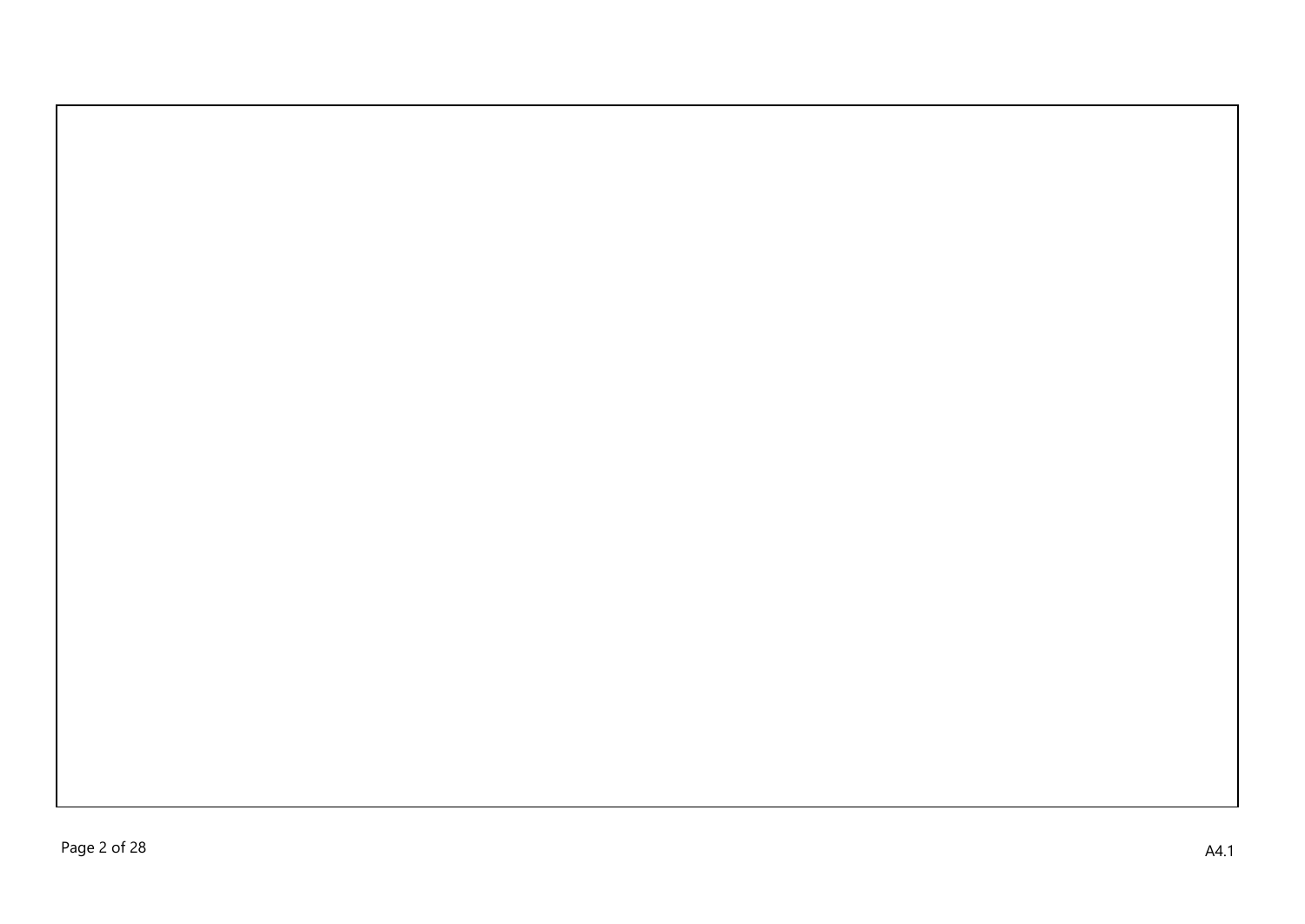| $\#$           | Island         | House Name       | Name                       | Sex         | National ID | ، ه ، مرگ                    | ىئرىتر                                                                                                                                                                                                                         |  |  |
|----------------|----------------|------------------|----------------------------|-------------|-------------|------------------------------|--------------------------------------------------------------------------------------------------------------------------------------------------------------------------------------------------------------------------------|--|--|
|                | AA. Mathiveri  |                  |                            |             |             |                              |                                                                                                                                                                                                                                |  |  |
|                | AA. Mathiveri  | Rasthari         | Faurooza                   | $\mathsf F$ | A276952     | ئر شوم بر                    | ر د دد و<br>از د سرج                                                                                                                                                                                                           |  |  |
|                | AA. Thoddoo    |                  |                            |             |             |                              |                                                                                                                                                                                                                                |  |  |
| 2              | AA. Thoddoo    | Chaandhaneemaage | Aishath Zuhura             | F           | A201827     | ۇ ئەر ئىرىر <i>ۇ ئ</i>       | ه در در در در در در برگزار در برگزار در برگزار در برگزار در برگزار در برگزار در برگزار در برگزار در برگزار در<br>مرکزار در برگزار در برگزار در برگزار در برگزار در برگزار در برگزار در برگزار در برگزار در برگزار در برگزار در |  |  |
|                | ADh. Maamigili |                  |                            |             |             |                              |                                                                                                                                                                                                                                |  |  |
| 3              | ADh. Maamigili | Fehivina         | Abdulla Moosa              | ${\sf M}$   | A052022     | ا در موسکه<br>ا              | مَدْهِ قَدْ اللّه وَ حَ                                                                                                                                                                                                        |  |  |
|                | B. Kamadhoo    |                  |                            |             |             |                              |                                                                                                                                                                                                                                |  |  |
|                | B. Kamadhoo    | Sunrise          | Aminath Nazyra Abdul Samad | F           | A312023     | سە ئىر ئىر ئ                 | و مرد مرز مرد ده در در د                                                                                                                                                                                                       |  |  |
| F. Bilehdhoo   |                |                  |                            |             |             |                              |                                                                                                                                                                                                                                |  |  |
| 5              | F. Bilehdhoo   | Ever Last        | Mohamed Ahumeed            | M           | A129493     | ى بە بەرگەت<br>مەركەت م      | ورەرو رەرو                                                                                                                                                                                                                     |  |  |
| 6              | F. Bilehdhoo   | Fehige           | Ali Firag                  | M           | A119893     | ۇر ئ                         | ړنو ویژو                                                                                                                                                                                                                       |  |  |
| HA. Baarah     |                |                  |                            |             |             |                              |                                                                                                                                                                                                                                |  |  |
| $\overline{7}$ | HA. Baarah     | Maagasdhoshuge   | Hassan Shafeeq             | M           | A293215     | بر ر صر و د<br>و ی سستمبر دی | پرستمبر مشروع                                                                                                                                                                                                                  |  |  |
| 8              | HA. Baarah     | Mirihige         | Zoona Abdulla              | F           | A079273     | حە مەرىج<br>مەمرىرى          | ج محمد كان محدد الله                                                                                                                                                                                                           |  |  |
| 9              | HA. Baarah     | Uthuruge         | Fathimath Zahidha          | F           | A294457     | د د د پر<br>پره پور          | تزجوخرة تتحريقه                                                                                                                                                                                                                |  |  |
|                | HA. Dhidhdhoo  |                  |                            |             |             |                              |                                                                                                                                                                                                                                |  |  |
| 10             | HA. Dhidhdhoo  | Malaaz           | Mohamed Niyaz              | ${\sf M}$   | A290316     | ترڅرنځ                       | כנפנ בית                                                                                                                                                                                                                       |  |  |
|                | HA. Filladhoo  |                  |                            |             |             |                              |                                                                                                                                                                                                                                |  |  |
| 11             | HA. Filladhoo  | Louvre           | Husna Mohamed              | F           | A288487     | دور<br>موح بو                | و مربر در در د<br>پرسوس دیربردند                                                                                                                                                                                               |  |  |
|                | HA. Hoarafushi |                  |                            |             |             |                              |                                                                                                                                                                                                                                |  |  |
| 12             | HA. Hoarafushi | Aabahaaruge      | Dhunya Ali                 | F           | A260639     | ه ر د و ،<br>د ځار بر د      | قرشرش كمامج                                                                                                                                                                                                                    |  |  |
| 13             | HA. Hoarafushi | Aafaluge         | Aminath Fathuhiyya         | F.          | A079185     | په رو ،<br>مرومو د           | أأوسكم وأوراد                                                                                                                                                                                                                  |  |  |
| 14             | HA. Hoarafushi | Aalam            | Mohamed Waheed             | M           | A144114     | پر ہ<br>پر نر                | وره رو در و                                                                                                                                                                                                                    |  |  |
| 15             | HA. Hoarafushi | Aaroa            | Mohamed Yamin              | M           | A088971     | پر حر                        | ورەرو گەچىگە                                                                                                                                                                                                                   |  |  |
| 16             | HA. Hoarafushi | Aaroa            | Hamid Mohamed              | M           | A259459     | پر جر                        | پژوند ورورو                                                                                                                                                                                                                    |  |  |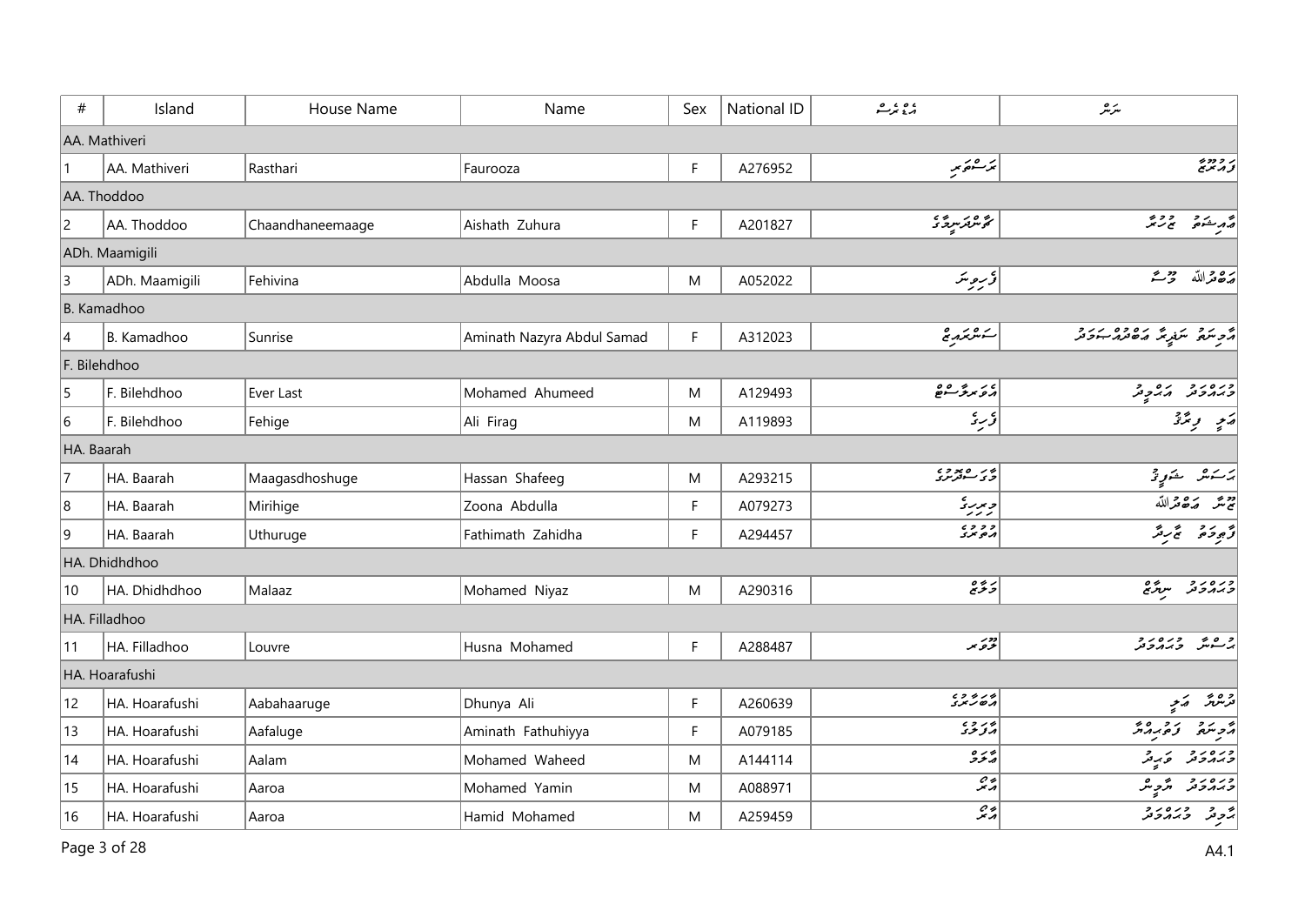| 17 | HA. Hoarafushi | Aaru            | Hussain Waheed        | M  | A043997 | پو بر<br>د بر                             | يز سكر مثل التحرير و التحرير الم                      |
|----|----------------|-----------------|-----------------------|----|---------|-------------------------------------------|-------------------------------------------------------|
|    |                |                 |                       |    |         | ۇ ھۇبىر                                   | پر ديگر د<br>در مشوجو<br>و رە ر د<br><i>د بر</i> گرىز |
| 18 | HA. Hoarafushi | Aasthana        | Aishath Mohamed       | F. | A235700 |                                           |                                                       |
| 19 | HA. Hoarafushi | Aasthana        | Mariyam Sheeza        | F  | A260767 | ۇ ھۇبىر                                   | ر ه بر ه<br>د <del>ب</del> ربر ژ<br>سنونج             |
| 20 | HA. Hoarafushi | Aaveli          | Ahmed Faiz            | M  | A034664 | اړځ مو                                    | ر ەر د<br>مەركىر<br>تۇر ج                             |
| 21 | HA. Hoarafushi | Adhaan          | Hussain Fayaz         | M  | A264513 | ىر ئەھ<br>مەقترىنتى                       | برسكىرىش كوترىشى                                      |
| 22 | HA. Hoarafushi | Agmaa           | Muhammad Mifraah      | M  | A227872 | دەء                                       | כנסנכ כליבכ<br>כממכת כלימי                            |
| 23 | HA. Hoarafushi | Ahmadhee Manzil | Ibrahim Mueen         | M  | A051518 | پره <sub>کو</sub> <sub>کو</sub> چرم چی څه | رە ئەر ئىس                                            |
| 24 | HA. Hoarafushi | Aivan House     | Suriyya Hussain       | F  | A075497 | ر بره برد و ه<br>مربو شربر ش              |                                                       |
| 25 | HA. Hoarafushi | Aivan House     | Zakiyya Hussain       | F  | A155598 | ىز مەكتەر ئەر                             | ىم رەش بر شىر ش                                       |
| 26 | HA. Hoarafushi | Aivan House     | Mohamed Ilham         | M  | A163291 | ر مره بر در م                             | כנסנכ בשם<br>כגבבת בבנב                               |
| 27 | HA. Hoarafushi | Aivan House     | Fathimath Shiuna      | F. | A263205 | بر بر ۱۵ در د ۱۵<br>مربره سربر بر         | ژ <sub>جوځ</sub> و مېرمنگ                             |
| 28 | HA. Hoarafushi | Aivan House     | Mariyam Abdul Muhusin | F  | A263217 | ر<br>مەر ئەسرىكەت                         | رە دە دە رە<br>ر ه ر ه<br><del>و</del> بربرو          |
| 29 | HA. Hoarafushi | Aivan House     | Ahmed Imran           | M  | A263219 | رَ بِرِ عَرَ مِرْحَمْ بِ                  | رەرو مەممىر                                           |
| 30 | HA. Hoarafushi | Aivan House     | Ibrahim Sameeu        | M  | A263221 | أمر مرحوف                                 | ە ھەترىر <sup>ە</sup><br>سنوج                         |
| 31 | HA. Hoarafushi | Alanaasige      | Mohamed Thasleem      | M  | A121492 | ىر ئەتەر سىز <sup>ى</sup>                 | ورەرو بر صور                                          |
| 32 | HA. Hoarafushi | Alifaru         | Adam Khaleel          | M  | A260918 | بزىر نر                                   | پور ہ<br>م <i>ر</i> قرو<br>تزوٍوٌ                     |
| 33 | HA. Hoarafushi | Alifaru         | Ameen Khaleel         | M  | A260931 | مَعِرْمَهُ                                | ړ <sub>چ</sub> ی زېږو                                 |
| 34 | HA. Hoarafushi | Alihandhuvaruge | Fathimath Ibrahim     | F. | A093799 | پر بر سرچر د ،                            | ومجدد مقتربة                                          |
| 35 | HA. Hoarafushi | Alihandhuvaruge | Zuhura Ibrahim        | F. | A263740 | د کور سرچر د د د                          |                                                       |
| 36 | HA. Hoarafushi | Aman            | Ahmed Aslam           | M  | A093798 | برىر ھ                                    | رەرد رەرە                                             |
| 37 | HA. Hoarafushi | Aman            | Rahuma Abdul Razzag   | F  | A263603 | برىر ھ                                    | נ כשני פסינס שיב<br>בגב"ם משינות בנושה                |
| 38 | HA. Hoarafushi | Aman            | Ibrahim Shahid        | M  | A263605 | برىر ھ                                    | رە ئەر ئىسىمى ئىسىم                                   |
| 39 | HA. Hoarafushi | Anbumaage       | Ahmed Zaki            | M  | A033704 | ر د ده<br>رسمه د د                        |                                                       |
| 40 | HA. Hoarafushi | Anbumaage       | Mariyam Ishara        | F  | A061497 | ر د ده<br>رسمه د د                        | ومده مشمر                                             |
| 41 | HA. Hoarafushi | Asaree Aage     | Shareefa Haroon       | F. | A263428 | ىز سەئىرەترى<br>م                         | پر دو ه<br>رنجو پس<br>  شەمبرۇ                        |
| 42 | HA. Hoarafushi | Asaree Aage     | Mariyam Nazima        | F  | A263439 | ىز سەئىرە <sup>مىي</sup>                  | رەرە شەر                                              |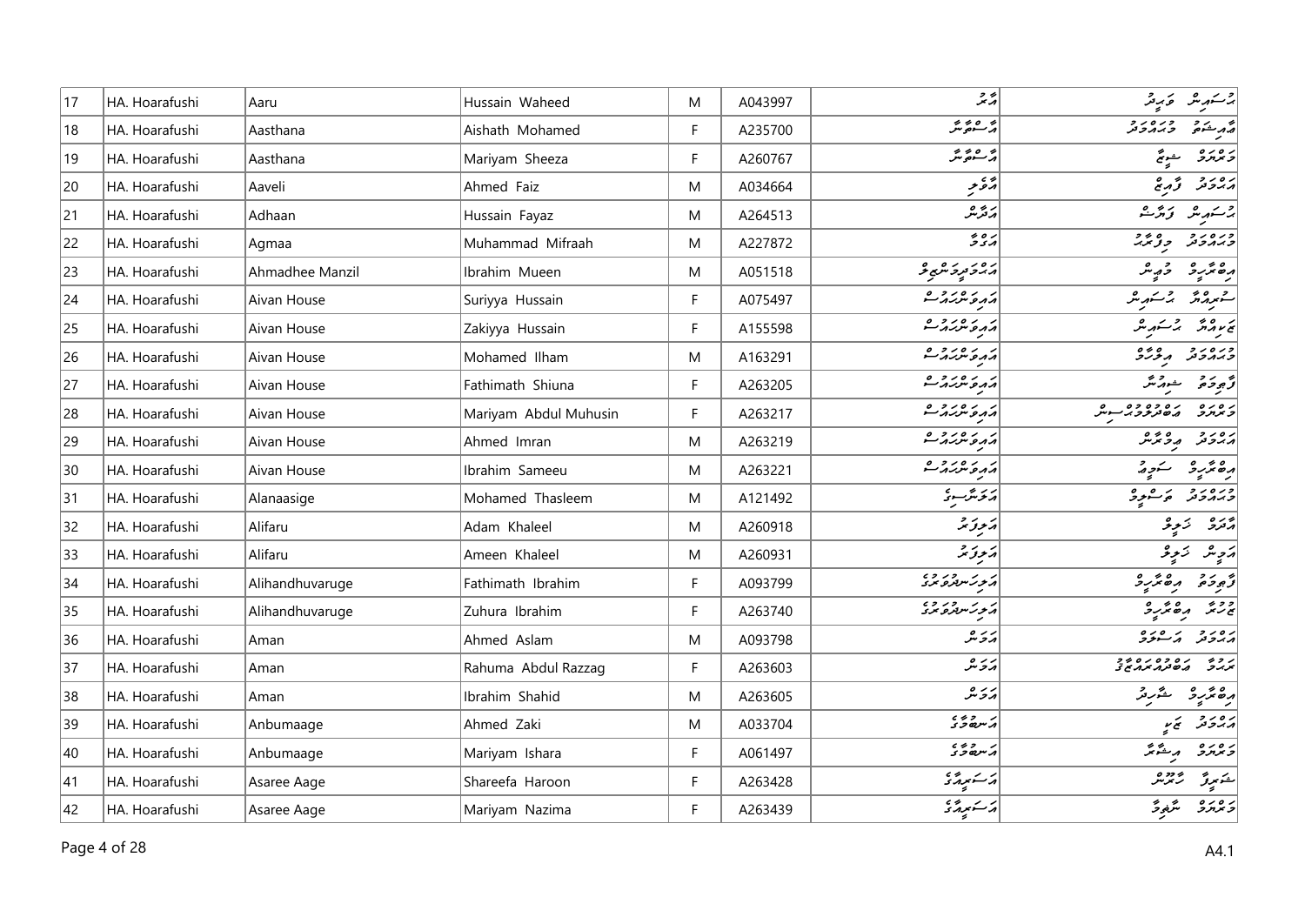| 43 | HA. Hoarafushi | Asmaan Villa       | Aminath Shafeenaz      | F         | A093743 | ا پر ۱۳۵۵ مختلف میگر<br>مربع مسلم     | أأرد سكو المستور المرجح                                  |
|----|----------------|--------------------|------------------------|-----------|---------|---------------------------------------|----------------------------------------------------------|
| 44 | HA. Hoarafushi | Asmaan Villa       | Mariyam Zukhuruf       | F         | A093748 | ۇ مەمۇسى <i>ي ۋ</i>                   | ر ه ر ه<br>د بر در<br>ح ج حر ح و<br>سي مر سمر تو         |
| 45 | HA. Hoarafushi | Asuru              | Aishath Hassan         | F         | A058884 | ەرىيە                                 | مەر خوم ئەسكەش                                           |
| 46 | HA. Hoarafushi | Asuru              | Ahmed Aboobakuru       | M         | A065635 | ەرىيە                                 | 77/27/<br>پروژو                                          |
| 47 | HA. Hoarafushi | Asuru              | Fathimath Abdul Rahman | F         | A072882 | ەرىيەتە                               | ره وه ره د ه<br>پره تربر تر تر تر<br>وٌ جو تر ح          |
| 48 | HA. Hoarafushi | Asuru              | Aishath Abdul Rahman   | F         | A085894 | ەر جەنبە                              | ر ه و و ه ر ه و ه<br>پره تعربر تر س<br>ر<br>دگرار شوهی   |
| 49 | HA. Hoarafushi | Baani              | Mariyam Zaheena        | F         | A122655 | ځ سر<br>ر                             | دەرە ئەربىر                                              |
| 50 | HA. Hoarafushi | Baani              | Abdhul Baaree Usman    | ${\sf M}$ | A259581 | ځ سر<br>ر                             | גפרפש בפרים                                              |
| 51 | HA. Hoarafushi | Baani              | Hamid Faisal           | ${\sf M}$ | A259673 | اقع میر                               | أجمع قاربتك                                              |
| 52 | HA. Hoarafushi | Baani              | Fathimath Zahiya       | F         | A259688 | اڤبير                                 | قَە ئەڭ ئىم ئە                                           |
| 53 | HA. Hoarafushi | Baani              | Aminath Zahura         | F         | A259691 | ة<br>ماس                              | أزويته بالمردع                                           |
| 54 | HA. Hoarafushi | Berinmadhooge      | Mariyam Yoosuf         | F         | A106885 | م مر شرود بر<br>  حا مر شریحه تعری    | נ סינים ומי כם<br>בינו <i>נים ונגי</i> ת                 |
| 55 | HA. Hoarafushi | Bilimagu Aage      | Mohamed Nasir          | ${\sf M}$ | A062097 | ر و ده و<br>مرگ د د                   | ورەرو شەر                                                |
| 56 | HA. Hoarafushi | Bilimagu Aage      | Aishath Siyana         | F         | A260286 | د د ده د<br>حو <del>ز</del> د د د     | مەرشۇق سىرتىر                                            |
| 57 | HA. Hoarafushi | Bilimagumaage      | Dhon Kokko Mohamed     | M         | A093714 | c <i>\$ ? }</i><br>5 } 5 } <b>}</b> 0 | ה מאמא - כנסנד<br>בניינונגיו - כאמכבר                    |
| 58 | HA. Hoarafushi | <b>Bless</b>       | Mohamed Rasheed        | M         | A260604 | ەبۇر                                  | وره رو کردو                                              |
| 59 | HA. Hoarafushi | <b>Blue Heaven</b> | Hafeeza Yoosuf         | F         | A085547 | و دو پر رہ<br>ج <i>ا محر پی</i> مگر   | پرَ پِی تِمْ پِی تِمْ تِمْ تَوَ                          |
| 60 | HA. Hoarafushi | <b>Blue Heaven</b> | Mohamed Jaleel         | M         | A102131 | و دو ، ر<br>ح تر ر ح س                | ورەرو رو                                                 |
| 61 | HA. Hoarafushi | <b>Blue Heaven</b> | Mamdhooha Mohamed      | F         | A106889 | و دو ، ر<br>ن مور د مر                | و ر ه ر د<br>تر پر ژنر<br>ر ه دونو.<br>تر تر تر          |
| 62 | HA. Hoarafushi | Blue Heaven        | Ahmed Ashraf           | M         | A128593 | و دو پار ه<br>ت <i>ه محر پار</i>      | رەرد كەشىر                                               |
| 63 | HA. Hoarafushi | <b>Blue Heaven</b> | Akram Mohamed          | M         | A286586 | و دو پر رہ<br>ج <i>و پ</i> ر جر س     | و ره ر د<br>تر پر ژنر<br>بره بره<br>مرکوبری              |
| 64 | HA. Hoarafushi | <b>Blue Heaven</b> | Hamdhoon Mohamed       | ${\sf M}$ | A362541 | و دو ، ر ه<br>ن <i>ن تر د</i> ر       | ر ه دو ه<br>بر <del>و</del> تر س<br>و رە ر د<br>تر پروتر |
| 65 | HA. Hoarafushi | <b>Blue Rose</b>   | Abdulla Yoosuf         | ${\sf M}$ | A032877 | و دوم ه<br>حامز مرگ                   | برە تراللە<br>ېزىستۇ                                     |
| 66 | HA. Hoarafushi | <b>Blue Rose</b>   | Arifa Abdulla          | F         | A085544 | و دوم ه<br>حامز مرگ                   | برە قراللە<br>ەتىرىق                                     |
| 67 | HA. Hoarafushi | <b>Blue Rose</b>   | Fathimath Siyana       | F         | A259732 | و دوم ه<br>چونور ه                    | ء مر د<br>ترموخ <i>م</i> و<br>سىدىگە<br>پە               |
| 68 | HA. Hoarafushi | <b>Blue Rose</b>   | Mariyam Sharoona       | F         | A259733 | و دوم ه<br>حامز ښه                    | ر ه ر ه<br><del>د</del> بربرگر<br>شە چە تەر              |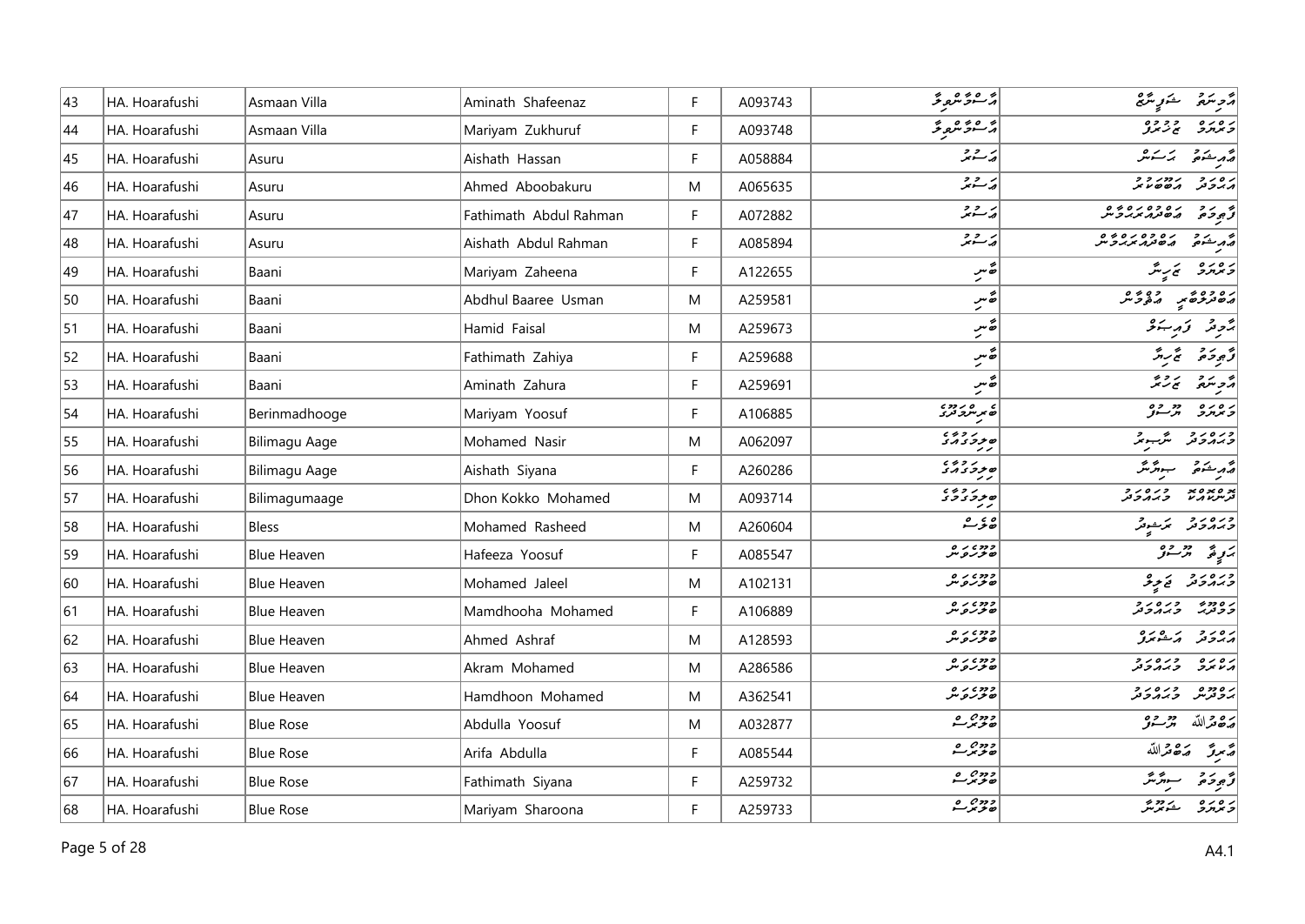| 69 | HA. Hoarafushi | Bonthi           | Ahmed Waheed Usman      | M  | A044746 | ەھىر                                         | ر و د د د ده ده و                                                              |
|----|----------------|------------------|-------------------------|----|---------|----------------------------------------------|--------------------------------------------------------------------------------|
| 70 | HA. Hoarafushi | Bulbulge         | Mohamed Zahir           | M  | A260708 | د ه د ه ،<br>صوصو د                          | دره د د ځريز                                                                   |
| 71 | HA. Hoarafushi | <b>Bulbulge</b>  | Hussain Ma'adh          | M  | A260715 | د ه د ه ،<br>صوصور                           | 2011 האוליק                                                                    |
| 72 | HA. Hoarafushi | Busthaan         | Aishath Ahmed           | F  | A146656 | ە مەھمەر                                     | مەر ئىستومى ئەركىتى                                                            |
| 73 | HA. Hoarafushi | Busthaan         | Ahmed Ali Manik         | M  | A261094 | ە مەھمەر                                     | הכבית התבייתי                                                                  |
| 74 | HA. Hoarafushi | Busthaan         | Fathmath Ihusana        | F  | A261107 | و مۇمۇمىر                                    | ق ده مد شم                                                                     |
| 75 | HA. Hoarafushi | Busthaan         | Ismail Shareef          | M  | A358213 | ە مەھ بىر<br>ھ                               | بر شۇرچە ھەمرۇ                                                                 |
| 76 | HA. Hoarafushi | Camiliya         | Mohamed Shareef         | M  | A046126 | ءَ <sub>حب</sub> و پڙ                        | ورەرو ئىيرو                                                                    |
| 77 | HA. Hoarafushi | Camiliya         | Ibrahim Maah Shareef    | M  | A260299 | ء<br>موجود                                   | ە <i>ئەرە بەر خىرى</i><br>مەمرىر دىر خىرى                                      |
| 78 | HA. Hoarafushi | Chandhanee Villa | Abdulla Sharafudheen    | M  | A070538 | ڭۇستىر سرەپە ق                               | رە داللە ھەمرومىيەر<br>مەھىراللە ھەمر <i>ومىي</i> ىر                           |
| 79 | HA. Hoarafushi | Chandhanee Villa | Aishath Fazna           | F  | A264083 | ە ئىرىزىرى ئى                                | أقهر يشوهوا الراح متر                                                          |
| 80 | HA. Hoarafushi | Chelsea          | Afsal Faiz              | M  | A263577 | كجوعب                                        | أروب ومحمد ومردمي                                                              |
| 81 | HA. Hoarafushi | Crown Garden     | Gasim Abdul Rahman      | M  | A067321 | د ۵ ه و په و<br>پاغرمبر <sub>ي</sub> مرو مګر | ه و ده ده ده ده و.<br>تحسن مقدم مدرس                                           |
| 82 | HA. Hoarafushi | Crown Garden     | Zamra Gasim             | F  | A085889 | د <i>۵ ۵ و.</i><br>پانترسرتی مربع میر        | پره پر پژگسور                                                                  |
| 83 | HA. Hoarafushi | Crown Garden     | Ahmed Imthiyaz          | M  | A085890 | د <i>۵ ۵ و.</i><br>پانترسرتی مربع میر        | גפנב תכתחת                                                                     |
| 84 | HA. Hoarafushi | Crown Garden     | Rasheeda Moosa          | F  | A099177 | د <sup>0</sup> 0 ° پر <sup>ی</sup> مر        | وحر معه<br>ىر ئىسىدىگر                                                         |
| 85 | HA. Hoarafushi | Crown Garden     | Shahula Gasim           | F  | A258894 | د <i>0 0 مر</i><br>پرېښونه پېړۍ مېر          | خۇرگۇ گۇسۇ                                                                     |
| 86 | HA. Hoarafushi | Crown Garden     | Shahuma Gasim           | F  | A258900 | و <i>0 ە بو</i><br>بويىرىگە ئىرقا بىر        | شەرىخ ئۇسىۋ                                                                    |
| 87 | HA. Hoarafushi | Dhanas           | Badoora Aboobakuru      | F  | A085899 | ترىئرىشە                                     | נחת נחנים<br>סנג נססטיג                                                        |
| 88 | HA. Hoarafushi | Dhiyadhoo        | Mariyam Sheenaz Ibrahim | F  | A260306 | ر دو<br>تر بر تر                             |                                                                                |
| 89 | HA. Hoarafushi | Dhoadhi          | Abdul Azeez Hussain     | M  | A155409 | ج<br>تومر                                    | גם כפג <sub>וץ</sub> בין הריק בריק האיריק.<br>הסת <i>יכ</i> ה <sub>בון</sub> ה |
| 90 | HA. Hoarafushi | Dhoadhi          | Rugiyya Mohamed         | F  | A260731 | م<br>مومر                                    | כ פי כנסניב<br>תצמת כממכת                                                      |
| 91 | HA. Hoarafushi | Dhoadhi          | Amjad Abdul Azeez       | M  | A260738 | ە<br>تۈبىر                                   | رەر د رەدەر پە                                                                 |
| 92 | HA. Hoarafushi | Dhoadhi          | Ibrahim Rasheed         | M  | A306635 | ج<br>تومر                                    | رە ئرىر ئىسىر                                                                  |
| 93 | HA. Hoarafushi | Dhoadhi          | Aishath Rishfa          | F. | A330452 | ج<br>توفر                                    | د ديدة موشورٌ<br>د مرشوم موشورٌ                                                |
| 94 | HA. Hoarafushi | Dream World      | Zubaidha Yaugoob        | F. | A259221 | ه په ده وه وه<br>نام پرد و لرو               | י הרבי הרבים                                                                   |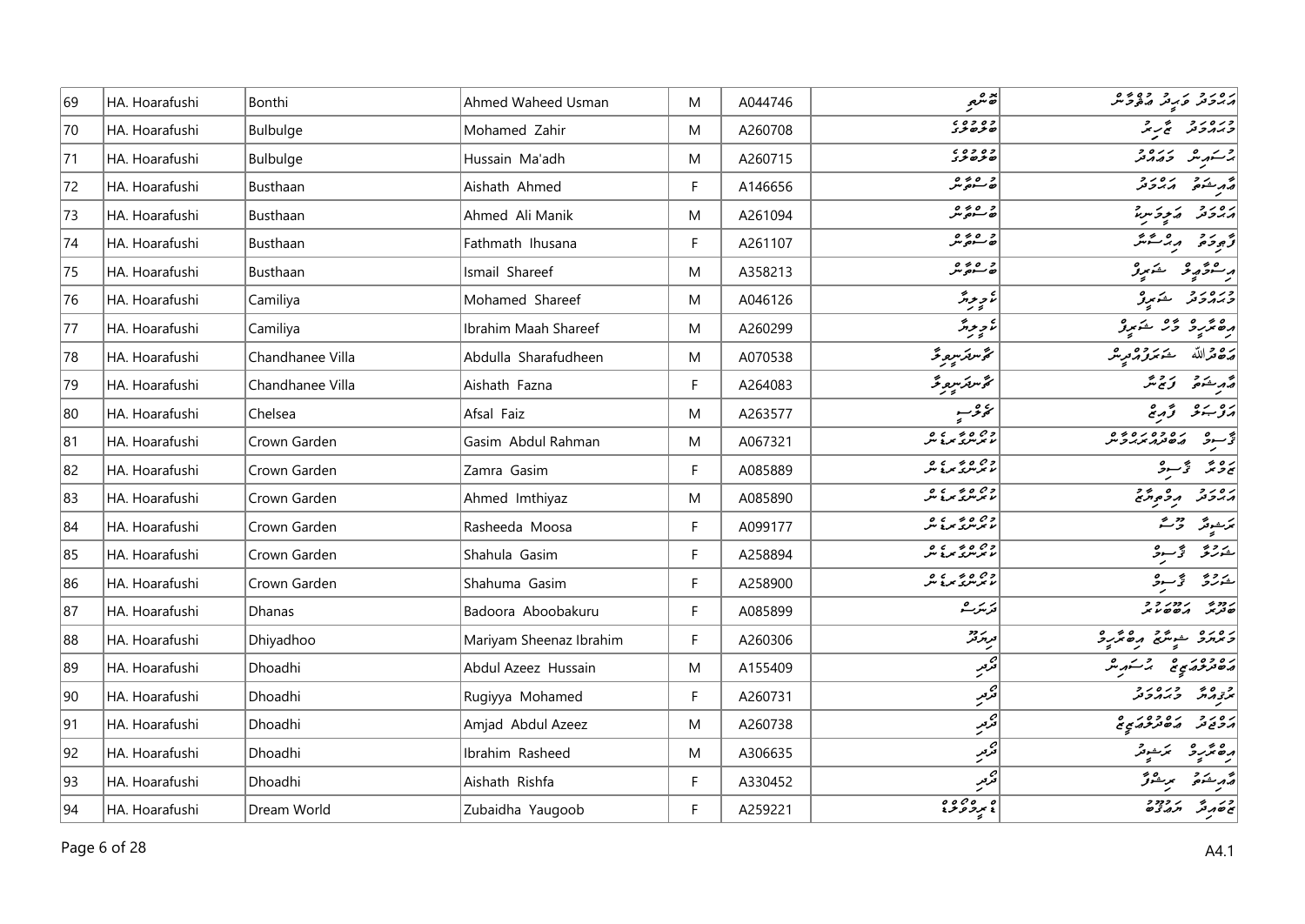| 95  | HA. Hoarafushi | Dream World       | Suriyya Yaugoob          | F         | A259224 | $\left  \begin{array}{cc} 0 & 0 & 0 & 0 \\ 2 & 9 & 9 & 8 \\ 1 & 0 & 0 & 8 \end{array} \right $ | ב כב הבביב<br>הבתה הבבים                             |
|-----|----------------|-------------------|--------------------------|-----------|---------|------------------------------------------------------------------------------------------------|------------------------------------------------------|
| 96  | HA. Hoarafushi | Fahaage           | Thuththu Umar            | M         | A261194 | ۇرەي                                                                                           | 202 202<br>202 202                                   |
| 97  | HA. Hoarafushi | Falhoamaage       | Aminath Ramziyya         | F         | A260035 | ر 0 پر ء<br>توغر <del>و</del> ي                                                                | بروبي وهجر<br>أرمره                                  |
| 98  | HA. Hoarafushi | Fareedheenooru    | Aishath Haneefa          | F         | A163256 | ۇ پرېږېترىر                                                                                    | پ <sup>و</sup> پر شوې<br>برسور                       |
| 99  | HA. Hoarafushi | Fareedheenooru    | Adhuham Shaheen          | M         | A163324 | ۇ پرېږىترىر                                                                                    | روره څرینگر                                          |
| 100 | HA. Hoarafushi | Fariyaadhuge      | Abdul Rasheed Abdulla    | M         | A054158 | ر<br>تو <sub>مو</sub> مر در د                                                                  | رە دە ئرمۇسى ئەھمەللە                                |
| 101 | HA. Hoarafushi | Fathaha           | Mohamed Waheed           | ${\sf M}$ | A072683 | ئە ئەر<br>ئوخ                                                                                  | وره رو در و<br> وبرارونر کوبرنر                      |
| 102 | HA. Hoarafushi | Fathaha           | Ibrahim Fazleen          | ${\sf M}$ | A147330 | ئە ئەر<br>ئوخ                                                                                  | رەتزىر ئىشرىر                                        |
| 103 | HA. Hoarafushi | Fathaha           | Shahla Nasir             | F         | A264093 | زیر بر                                                                                         | لشروعي المريديز                                      |
| 104 | HA. Hoarafushi | Fathaha           | Mariyam Waheedha         | F         | A264095 | ۇەبر                                                                                           | كالمحتملات المحاريم                                  |
| 105 | HA. Hoarafushi | Fathaha           | Aishath Waheeda          | F         | A264099 | ترەپر                                                                                          | أقهر مشقو المحارقة                                   |
| 106 | HA. Hoarafushi | Fathishadhuvaruge | Khadheeja Yoosuf         | F         | A259486 | تو چې سر د بر د د<br>  تو چې سر مربو مربي                                                      | زَمِرِيحَ "دَرْ-رُمْرُ                               |
| 107 | HA. Hoarafushi | Fathishadhuvaruge | Safoora Haaroon          | F         | A259490 | ر م رور و ،<br>د م سورتره بر ،                                                                 | ردوی دوره                                            |
| 108 | HA. Hoarafushi | Fathishadhuvaruge | Haleemath Haroon         | F         | A259492 | ز <sub>مو</sub> ے تروروی                                                                       | ړ ده په ده و                                         |
| 109 | HA. Hoarafushi | Feliz             | Mariyam Wakeela          | F         | A263125 | تزمرج                                                                                          | دەرە ئەرگە                                           |
| 110 | HA. Hoarafushi | Fenfinige         | Aishath Waheedha         | F         | A081315 | ومثربية                                                                                        | وكرمشكم وكرفر                                        |
| 111 | HA. Hoarafushi | Fenfinige         | Mohamed Waheed           | ${\sf M}$ | A163292 | ژىئرى <sub>مى</sub> ئ                                                                          | دره رو در در                                         |
| 112 | HA. Hoarafushi | Fenfinige         | Mohamed Ayash Ali        | M         | A260649 | ۇشرېبرگە                                                                                       | כנסג כ גם ס גב                                       |
| 113 | HA. Hoarafushi | Fenfinige         | Abdul Samad Hassan Fulhu | M         | A263236 | ۇ ش <sub>ەر س</sub> ىئە<br>                                                                    | ره وه بربر و بر بر دو و<br>پره توپر بیدونو بر بر تری |
| 114 | HA. Hoarafushi | Fenfinige         | Hazumath Waheedha        | F         | A263237 | ڈیٹروینز                                                                                       | پرور و پرتگ                                          |
| 115 | HA. Hoarafushi | Feyrumaage        | Mariyam Sahiyya          | F         | A128758 | در و در د<br>تو بورس                                                                           | ستهره پی<br>ر ه ر ه<br><del>ر</del> بربرگر           |
| 116 | HA. Hoarafushi | Feyrumaage        | Aishath Nadhiya          | F         | A152603 | ړ، و د ،<br>تو برو د                                                                           | وكرم شكور والمتفران                                  |
| 117 | HA. Hoarafushi | Feyrumaage        | Fareesha Adam            | F         | A260063 | در و در د<br>تو بورس ی                                                                         | پر ہ<br>مرکز<br> <br>د سمپیشه<br>                    |
| 118 | HA. Hoarafushi | <b>Fine Park</b>  | Ali Hussain              | ${\sf M}$ | A072205 | ئەر شۇر ئ                                                                                      | ەيدىن ئەسكىرىنى                                      |
| 119 | HA. Hoarafushi | Fine Park         | Fareesha Ali             | F         | A258765 | ئەمرىشۇر<br>                                                                                   | ترىرىدىگە<br>ەكىپىيە                                 |
| 120 | HA. Hoarafushi | Fine Park         | Aneesa Ahmed             | F         | A259526 | ئەمرىشى ئە                                                                                     | أرسية أرورة                                          |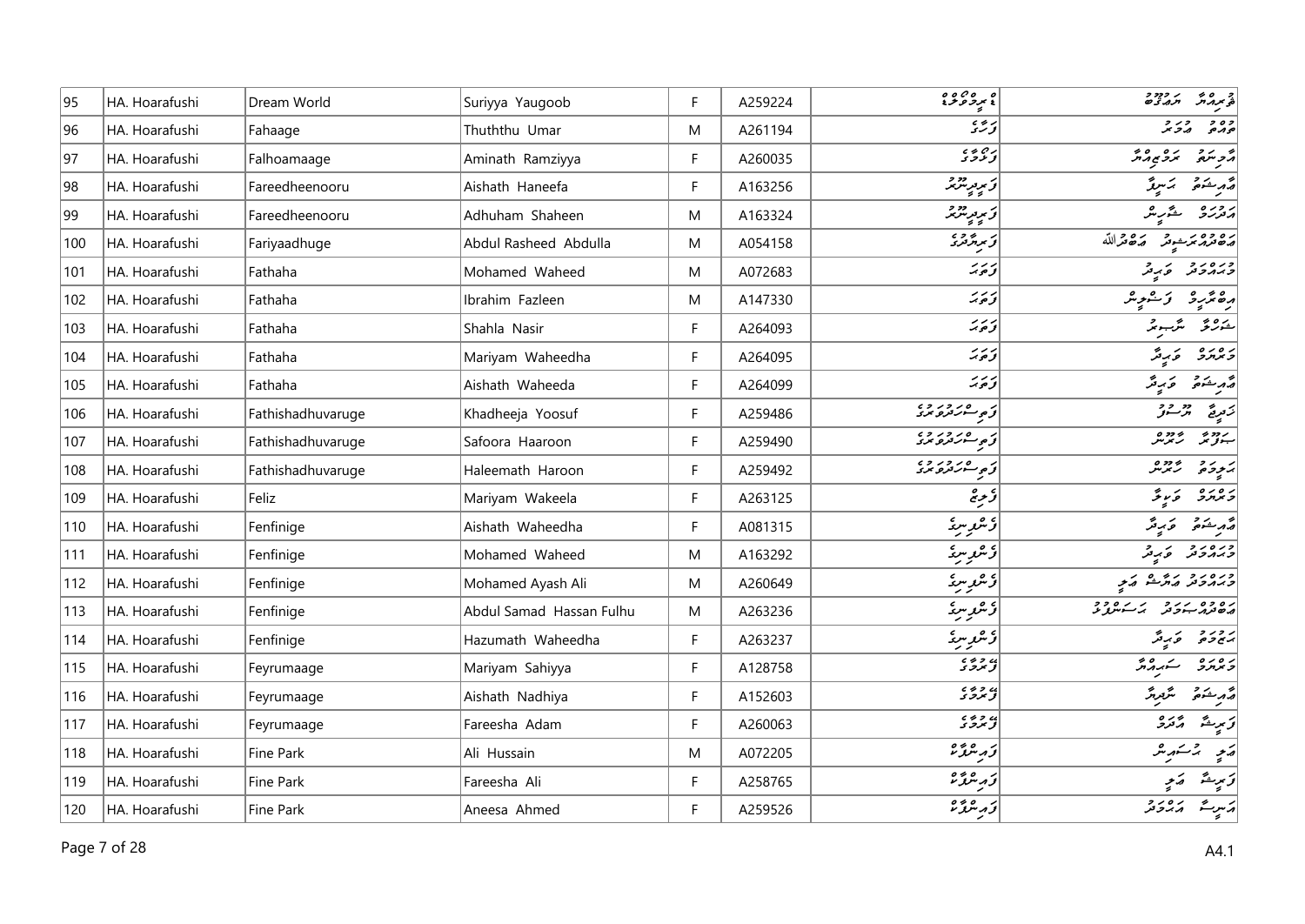| 121 | HA. Hoarafushi | Fine Park   | Fathuhiyya Ali         | $\mathsf F$ | A259530 | ىر مەدەر<br>قىرىشلەر                                     | زوره پر کم                              |
|-----|----------------|-------------|------------------------|-------------|---------|----------------------------------------------------------|-----------------------------------------|
| 122 | HA. Hoarafushi | Fine Park   | Fathimath Firasa       | F           | A259532 | ز <sub>مرس</sub> وره<br>د <sub>مر</sub> سرز <sup>ر</sup> | قرموخرة وبترسة                          |
| 123 | HA. Hoarafushi | Fine Park   | Ahmed Fahumee          | M           | A259542 | ز <sub>ىر شرى</sub> رە                                   | أرەر د                                  |
| 124 | HA. Hoarafushi | Fine Park   | Fazla Ali              | F           | A259543 | ا <i>قەر شۇ</i> ر                                        | وُجڻ گي                                 |
| 125 | HA. Hoarafushi | Foalhavahi  | Abdul Rasheed Usman    | M           | A259582 | <br>وی تحقی                                              | קס פס קביבת הקבים.<br>הסנקה קביבת הקבית |
| 126 | HA. Hoarafushi | Foalhavahi  | Mazeedha Abdul Rasheed | F           | A260291 | ەر بەر<br><mark>ئ</mark> ۇغە قەس                         | <br>  د پوتر به ده د د برخونه           |
| 127 | HA. Hoarafushi | Frenzy      | Arifa Yoosuf           | F           | A093814 | وبرمىسي                                                  | ە ئىرۇ ھەسىرو                           |
| 128 | HA. Hoarafushi | Frenzy      | Mohamed Shafiu         | ${\sf M}$   | A093816 | ە ئ <sub>ە</sub> ش <sub>ى</sub> پى                       | ورەرو ئۇرۇ                              |
| 129 | HA. Hoarafushi | Frenzy      | Mohamed Ahmed          | ${\sf M}$   | A212557 | وبرمري                                                   | כנסנכ נסנכ<br>כגמכת הגכת                |
| 130 | HA. Hoarafushi | Frenzy      | Fathimath Ishaq        | F           | A264104 | وبزىئر                                                   | أقبوحهم وستنزع                          |
| 131 | HA. Hoarafushi | Frenzy      | Ibrahim Shaheen        | M           | A264106 | ه ، ه ه<br>ز نر سر <sub>م</sub> ج                        | رەنزىر شىر                              |
| 132 | HA. Hoarafushi | Frenzy      | Hussain Shifau         | M           | A264107 | ه ، ه ه<br>از مرس                                        | چرىكى ھەقىمى<br>مەسكىرىش ھەقەم          |
| 133 | HA. Hoarafushi | Frizone     | Maahee Rasheed         | M           | A260184 | و <sub>مر</sub> چ مګر                                    | گچ پر سمگھر                             |
| 134 | HA. Hoarafushi | Funamaage   | Mohamed Yoosuf         | M           | A043860 | و ر د ،<br>توسرچ <sub>ک</sub>                            | כנים ג'ב בכי<br>בג'הבה, "הג'ינ          |
| 135 | HA. Hoarafushi | Funamaage   | Sahuma Mohamed         | F           | A262647 | و ر د د<br>و سرچ د                                       |                                         |
| 136 | HA. Hoarafushi | Funvilu     | Mohamed Naseer Abdulla | ${\sf M}$   | A052116 | از م <sub>نگرم</sub> ز                                   | وبروبرد ترجيعه وكامرالله                |
| 137 | HA. Hoarafushi | Funvilu     | Mariyam Ali            | F           | A085543 | ۇ ئىرو ئى                                                | د ۱۳ په په کړې                          |
| 138 | HA. Hoarafushi | Funvilu     | Aminath Shaheedha      | F           | A259721 | ۇ ئىرو ئى                                                | أأرجو ستريته                            |
| 139 | HA. Hoarafushi | Gaathugiri  | Ibrahim Naseer Abdulla | M           | A085488 | تو و<br>  د حور مر                                       | مصرية تربيعه مقتدالله                   |
| 140 | HA. Hoarafushi | Gaathugiri  | Aishath Hana           | F           | A258757 | و د د<br>  د حوی مر                                      | ۇرىشقى ئىگ                              |
| 141 | HA. Hoarafushi | Gaathugiri  | Abdulla Ibrahim        | M           | A259162 | ء و<br>ترخی تر مر                                        | <mark>بر22</mark> الله<br>برە ئۆرۈ      |
| 142 | HA. Hoarafushi | Gaathugiri  | Fathimath Zoona        | F           | A259190 | ء و<br>ترحی تر مر                                        | قەددە تەر                               |
| 143 | HA. Hoarafushi | Gashiya     | Shireena Mohamed       | F           | A259505 | ئە سەرىرىگە                                              | شوپرسگر 1975ء<br>سنوپرسگر 27مروٹر       |
| 144 | HA. Hoarafushi | Golden Star | Fazaal Faisal          | M           | A260690 | ە ە رە ھەم<br>ئەخرى مىرىشىۋە ئىر                         | أتقى تەبىئى                             |
| 145 | HA. Hoarafushi | Golden Star | Mohamed Hussain        | M           | A264012 | ە ە رە ھەم<br>ئەخرى مىرىشىۋە ئىر                         | בנסגר רגוב                              |
| 146 | HA. Hoarafushi | Golden Star | Ibrahim Faisal         | ${\sf M}$   | A264017 | ە ە رە ھەم<br>ئەمەن ئىرسىۋە                              | أرەنجرىر قارىبكى                        |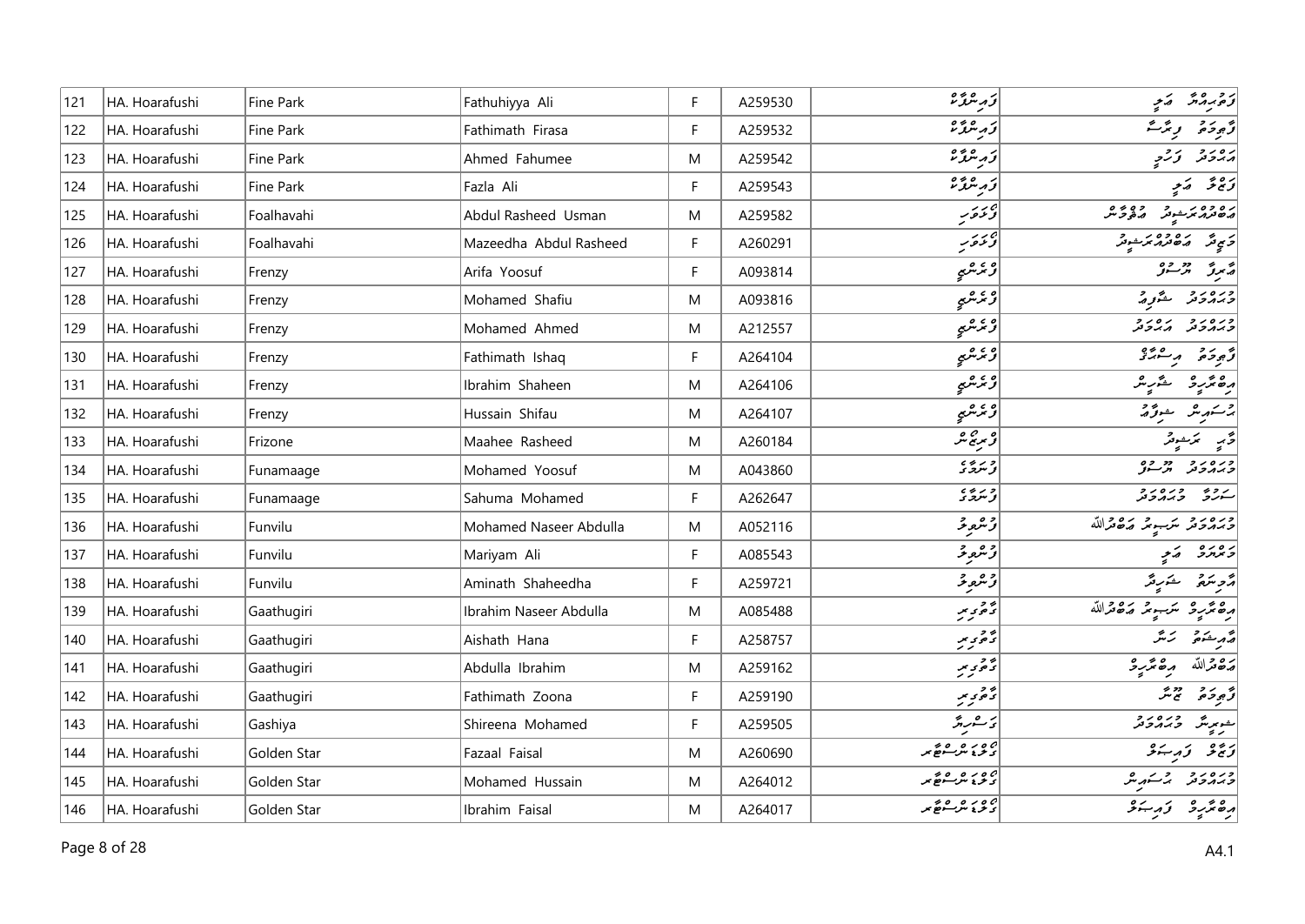| 147 | HA. Hoarafushi | <b>Green Grass</b> | Mohamed Aboobakru     | M           | A066049 | <sub>تۇ مو</sub> رمۇ ئۇر <u>م</u>         | כנסנכ נמנסכ<br>כגתכת תפסטת                             |
|-----|----------------|--------------------|-----------------------|-------------|---------|-------------------------------------------|--------------------------------------------------------|
| 148 | HA. Hoarafushi | <b>Green Grass</b> | Hameeda Mohamed       | $\mathsf F$ | A106182 | ە يەر مۇ ئۆر<br>ئ <sup>ى</sup> ر بىرى ئىر | <i>و بر ۵ پ</i> ر و<br>تر <i>بر</i> تر تر<br> پرٔچونگر |
| 149 | HA. Hoarafushi | <b>Green Grass</b> | Areesha Mohamed       | F           | A259735 | ە بېرى <i>نزى تر</i> ْت                   | و ره ر و<br>تر پروتر<br>وكمعريثة                       |
| 150 | HA. Hoarafushi | Green Heaven       | Shamla Hussain        | F           | A078618 | ە پرى <i>ترىكى</i> تر                     | شومۇ بىر شەر ش                                         |
| 151 | HA. Hoarafushi | Green Heaven       | Hamdhoon Hussain      | M           | A122661 | ە پرى <i>ترىكى</i> تر                     | رەددە جەمرىر                                           |
| 152 | HA. Hoarafushi | Green Heaven       | Abdul Muhusin         | M           | A263682 | ە پرى <i>ترىكى</i> تر                     | ره وه وه<br>پره تربو تر سوس                            |
| 153 | HA. Hoarafushi | Green Heaven       | Sifla Hussain         | $\mathsf F$ | A263688 | ە <sub>مو</sub> بۇرى <i>كە</i> ئىر        | سورى ئەسكەنلى                                          |
| 154 | HA. Hoarafushi | Green Land         | Fakhira Hussain       | F           | A237768 | ه په مورد وه<br>د پر مرکز مرد             | ۇرىگە برگىتەرلىر                                       |
| 155 | HA. Hoarafushi | Green World        | Mohamed Hassan Fulhu  | M           | A157511 | ه په ۵۵۵ و<br>د پر سرونځ                  | ورەرو بەشتەرو<br>جەيرونى بەشتىرى                       |
| 156 | HA. Hoarafushi | Green World        | Mariyam Afaaf Mohamed | F           | A262605 | ه په ده وه وه<br>د پر پنرټونو و           | נ סנים נגם כנסנים<br>כמ <i>תכ הצצ כג</i> הכת           |
| 157 | HA. Hoarafushi | Gulchanpaa         | Adhila Rasheed        | F           | A062050 | د وي شرو په ک                             | ەگەرگى ئەشلەر                                          |
| 158 | HA. Hoarafushi | Gulchanpaa         | Minna Rasheed         | $\mathsf F$ | A260012 | د و د پر و پر<br>د نژگتم سرتی             | ویژینژ برشوتر                                          |
| 159 | HA. Hoarafushi | Gulchanpaage       | Ahmed Waheed          | M           | A150322 | و ہ پر ہ د د ،<br>ترمی سرور               | رەرو كەبىر                                             |
| 160 | HA. Hoarafushi | Gulshan Villa      | Faruhana Aboobakuru   | F           | A085914 | د ومئەشرە ئە                              | ر و ده برود و د                                        |
| 161 | HA. Hoarafushi | Gulshan Villa      | Sara Aboobakuru       | F           | A150389 | دە ئەشرەپ ئى                              | 77/77/<br>سەپر                                         |
| 162 | HA. Hoarafushi | Habaruge           | Nazima Naeem          | F           | A065489 | ر ر د ،<br>ره مرد                         | سَّنْجِرَ تَحْ<br>سكەچە                                |
| 163 | HA. Hoarafushi | Habaruge           | Mohamed Naeem         | M           | A093688 | ر ر د ء<br>رھ مرد                         | و رە ر د<br><i>د بە</i> پەر<br>سمەچ                    |
| 164 | HA. Hoarafushi | Habaruge           | Fathimath Naeem       | F           | A157107 | ر ر و ،<br>رَ@ىرى                         | و څو څخه<br>سَمِهِ رَ                                  |
| 165 | HA. Hoarafushi | Habaruge           | Ali Naeem             | M           | A259980 | ر ر و ،<br>رَ@ىرى                         | ړې شمېرو                                               |
| 166 | HA. Hoarafushi | Hathihaa           | Saeeda Yoosuf         | F           | A093818 | ئە بۇ ش                                   | دد وه<br>در سور<br>سَمَهِ مَدَّ                        |
| 167 | HA. Hoarafushi | Hathihaa           | Hussain Faisal        | M           | A093819 | ئەموش                                     | چەسىر ئەربىد                                           |
| 168 | HA. Hoarafushi | Hathihaa           | Ibrahim Mohamed       | M           | A093822 | ئەمور                                     | و رە ر د<br><i>د بە</i> د تر<br>ەر ھەتمەر 2<br>ر       |
| 169 | HA. Hoarafushi | Hathihaa           | Hana Ibrahim          | F           | A262588 | ئە <sub>م</sub> ش                         |                                                        |
| 170 | HA. Hoarafushi | Hathihaa           | Ibrahim Rasheed       | M           | A264376 | ئە <sub>م</sub> رُ                        | ەرھەترىر <sup>ە</sup><br>ىمەسىيە قىر<br>ئ              |
| 171 | HA. Hoarafushi | Hathihaa           | Yumna Ibrahim         | F           | A264380 | ئەھەر                                     | وه پژ<br>ە ھەترىرى<br>برھىترىرى                        |
| 172 | HA. Hoarafushi | Hathihaa           | Zoona Ibrahim         | F           | A264382 | ئەموش                                     | يعش مەھىرى                                             |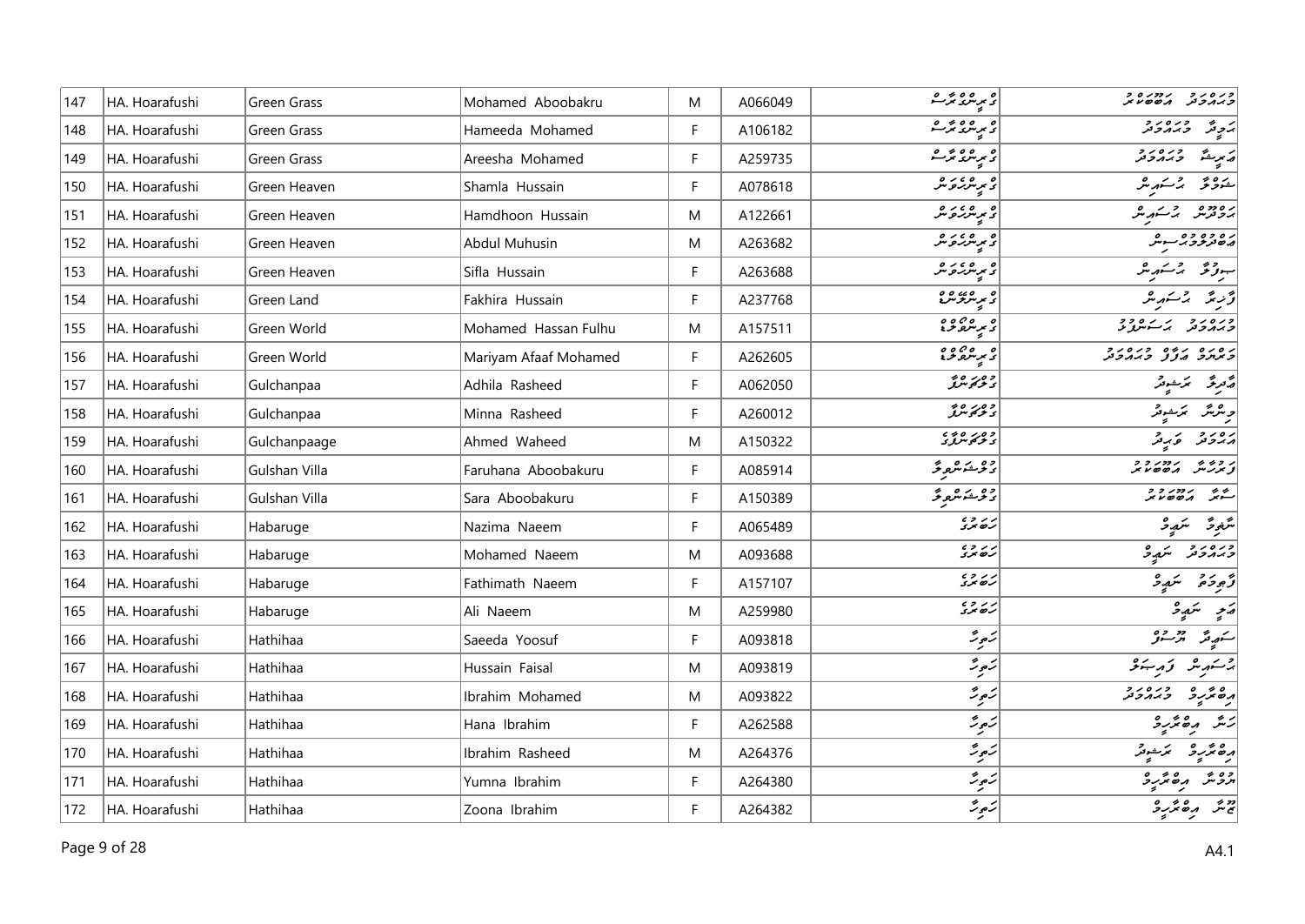| 173 | HA. Hoarafushi | Hathihaa         | Sana Ibrahim           | F         | A264387 | رَموِرَّ                           | سكش مەھمىرو                                                                       |
|-----|----------------|------------------|------------------------|-----------|---------|------------------------------------|-----------------------------------------------------------------------------------|
| 174 | HA. Hoarafushi | Haveyli          | Ahmed Shujau           | M         | A101131 | ريمو                               | پروژو<br>ے جمعے در                                                                |
| 175 | HA. Hoarafushi | Haveyli          | Latheefa Fahumee       | F         | A263897 | رەيج                               | کوچوٹر<br> <br>منص<br>ترژح                                                        |
| 176 | HA. Hoarafushi | Haveyli          | Soliha Ali             | F         | A263902 | ريمو                               | بڈورڈ<br>ەكىپىيە                                                                  |
| 177 | HA. Hoarafushi | Haveyli          | Aishath Saliya         | F         | A263909 | رەيە<br>رەبىر                      | سەّمەد<br>و مر به در<br>مرگه به شوه                                               |
| 178 | HA. Hoarafushi | Heaven           | Mohamed Yoosuf         | M         | A066050 | ی ر ه<br>ره مثر                    | כנסנכ מבק<br><i>בה</i> תכת ת—נצ                                                   |
| 179 | HA. Hoarafushi | Heaven           | Mariyam Azura          | F         | A152444 | ی ر ه<br>ره مګ                     | נ סנים ניביב<br>בינו <i>ו</i> ב ביביב                                             |
| 180 | HA. Hoarafushi | Heaven           | Ibrahim Hafiz          | ${\sf M}$ | A157889 | ى يەھ<br>سىر مىش                   | أرەنئەر ئىرۇ                                                                      |
| 181 | HA. Hoarafushi | Heaven           | Afra Mohamed           | F         | A260085 | ی ر ه<br>ر <sub>حو</sub> مبر       | و ره ر و<br>تر پر تر تر<br>بر 3 تەش                                               |
| 182 | HA. Hoarafushi | Heeraa           | Shahula Mohamed        | F         | A087396 | ىيەتىگە                            | ے ترتم<br>و رە ر د<br><i>د ب</i> رگرىز                                            |
| 183 | HA. Hoarafushi | Hikifinifenmaage | Hawwa Nahidha          | F         | A048486 | ار، و سره عروج<br>مرد د سره شرقه د | پره په سرگردگر                                                                    |
| 184 | HA. Hoarafushi | Hiraa            | Siththi Fulhu Ibrahim  | F         | A263874 | برتر                               |                                                                                   |
| 185 | HA. Hoarafushi | Hiraa            | Mohamed Aalish Ikuleel | M         | A348476 | برتژ                               | ورەرو گروے مائوتى                                                                 |
| 186 | HA. Hoarafushi | Hiri             | Hassan Zuhair          | ${\sf M}$ | A093718 | رىر                                | برسك بمركبه                                                                       |
| 187 | HA. Hoarafushi | Hoara Villa      | Latheefa Ibrahim       | F         | A074029 | تتمرُّوتْر                         | دَوِرْ رە ئ <sub>ىر</sub> د                                                       |
| 188 | HA. Hoarafushi | Hoara Villa      | Aminath Shahma         | F         | A112371 | م<br> رسمبر محر                    | أأروبتهم المشرارة                                                                 |
| 189 | HA. Hoarafushi | Hoara Villa      | Ibrahim Mirushad       | M         | A262585 | لتحمر محر                          | ە <i>بەر ئەرەر ئەرە</i><br>مەمەر ئەر ئەرەر ئەرەر ئەرەر<br>ئەرەب ئەرەر ئەرەر ئەرەر |
| 190 | HA. Hoarafushi | Hoara Villa      | Ali Waheed             | M         | A264191 | لأتمره ومحر                        | أرشح أأتمد وتر                                                                    |
| 191 | HA. Hoarafushi | Hoara Villa      | Mohamed Liushadh       | M         | A264366 | لتحترمونثر                         | כנסג כ כשבת<br>כממכת כמיילת                                                       |
| 192 | HA. Hoarafushi | Hoatensiyaa      | Ajwad Sameer           | ${\sf M}$ | A083785 | م محمد شرکته میکنید.<br>مراجع      | دورو سکوپر                                                                        |
| 193 | HA. Hoarafushi | Hoatensiyaa      | Ahmed Rasheed          | ${\sf M}$ | A263114 | محی محرب مرکز<br> <br>محسن محرب    | رەر تەرىپەتە<br>مەركى تەش <sub>ە</sub> تە                                         |
| 194 | HA. Hoarafushi | Hoatensiyaa      | Abdulla Azmeen         | ${\sf M}$ | A263122 | ئۇغ تىرىسەتە                       | أصفاقدالله المتفاجي يمر                                                           |
| 195 | HA. Hoarafushi | Hudhuruvaage     | Ibrahim Waheed         | ${\sf M}$ | A125810 | و و و د د<br>ر توبرو د             | وەترىر ئەير                                                                       |
| 196 | HA. Hoarafushi | Hudhuruvaage     | Rawhaa Ibrahim         | F         | A260573 | و و و د ،<br>رکوبوړۍ               | بره و محمده                                                                       |
| 197 | HA. Hoarafushi | Husnuheenaage    | Ali Naseer Adam        | M         | A025292 | 2 مىشرىرىدى <del>كى</del>          | أرجمي لترسوننى ومحترفه                                                            |
| 198 | HA. Hoarafushi | Husnuheenaage    | Ramiza Ibrahim         | F         | A086646 | 2 مەيرى <i>ر بىرى</i>              | بمربخ وكالمربر                                                                    |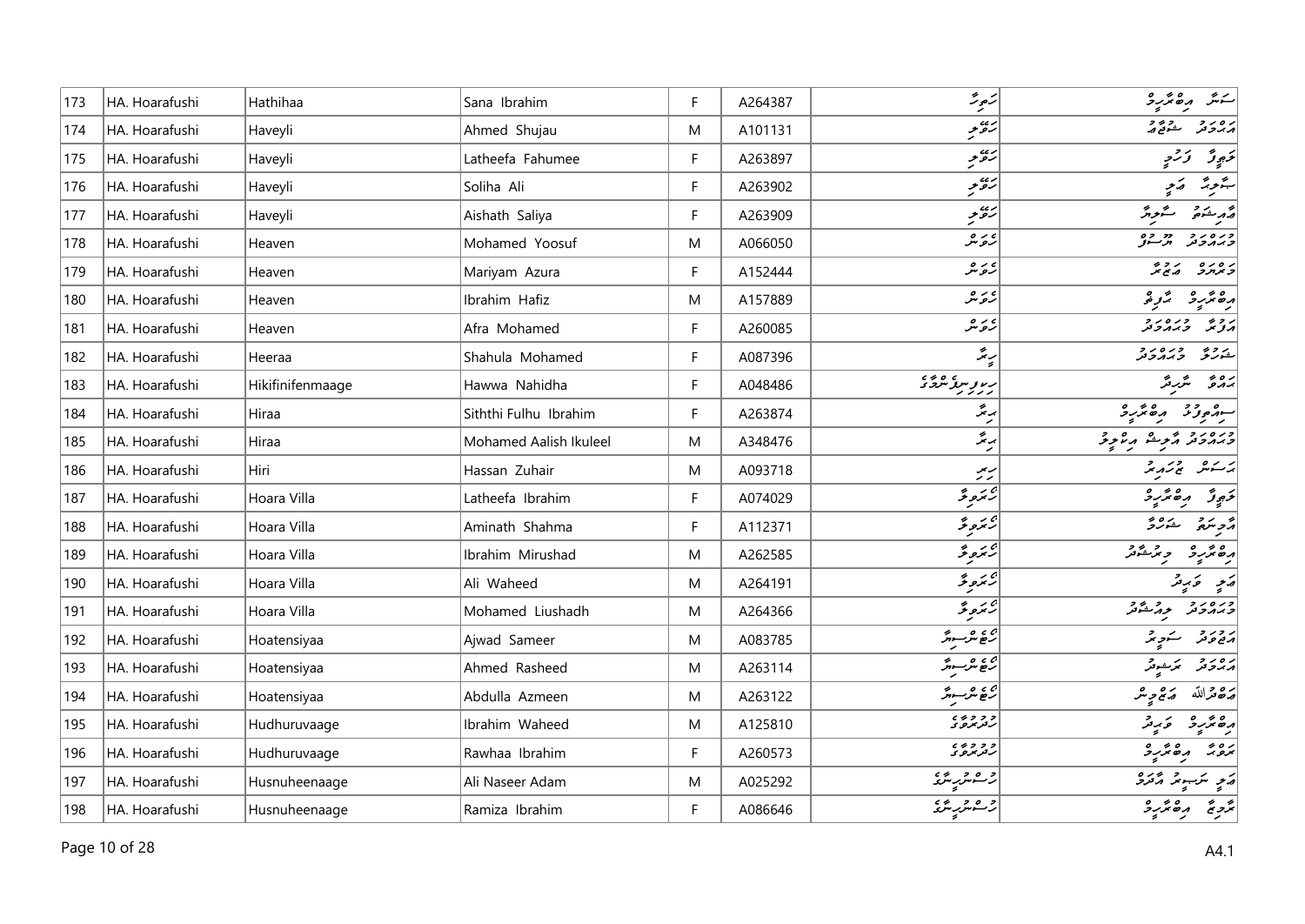| 199 | HA. Hoarafushi | Ilaa               | Mohamed Mukhthar      | M         | A066282 | وعج                                                           | در در ده ده د                                   |
|-----|----------------|--------------------|-----------------------|-----------|---------|---------------------------------------------------------------|-------------------------------------------------|
| 200 | HA. Hoarafushi | Ilaa               | Aishath Waheeda       | F         | A074005 | برتخه                                                         | أقهر شدة وكرقد                                  |
| 201 | HA. Hoarafushi | Ilaa               | Ahmed Yasir           | ${\sf M}$ | A163285 | برځ                                                           | رەرد ئرىسىر                                     |
| 202 | HA. Hoarafushi | Ilaa               | Ali Thariq            | M         | A260229 | برتمر                                                         | أتدمج بحجرة                                     |
| 203 | HA. Hoarafushi | Ilaa               | Maryam Mukhthar       | F         | A260235 | برتخه                                                         | ويوبره<br>و ه ه و د<br>تر شر هو مر              |
| 204 | HA. Hoarafushi | Jabroalgasdhoshuge | Abida                 | F         | A093685 | ر ہ 0 0 ر ۔ ہ پر و ء<br>تع ن مرمو <sub>ک</sub> سوتر پری       | پ <sup>ر</sup> ھوتر                             |
| 205 | HA. Hoarafushi | Jabroalgasdhoshuge | Hussain Hassan        | ${\sf M}$ | A152598 | ر ۵ <i>۵ ۵ ر</i> ۵ مرو ۷<br>بی <i>۰۰۰ رو د س</i> وتر <i>د</i> | چە ئەر ئەسەتكە                                  |
| 206 | HA. Hoarafushi | Jabroalgasdhoshuge | Adam Hassan           | ${\sf M}$ | A259840 | ر ۵ ۵ ۵ د _ ۵ پر و ٤<br>بی ن نرمر و — دترىرو                  | ۇرۇ بەسكىر                                      |
| 207 | HA. Hoarafushi | Jabroalgasdhoshuge | Ali Aburaaru          | ${\sf M}$ | A259841 | پر ۵ ۵ ۵ و پر ۶ و ۶<br>  این ه تنزیری                         |                                                 |
| 208 | HA. Hoarafushi | Jahaamugurige      | Fathimath Hussain     | F         | A259407 | ر ۶ و و<br>ق گرو <sub>ک</sub> موی                             | قرم وحرمته والمسكر مترامله                      |
| 209 | HA. Hoarafushi | Jazeemaa           | Ali Haasir            | M         | A044012 | تح مچ تخر                                                     | أريمو برمسونر                                   |
| 210 | HA. Hoarafushi | Jazeemaa           | Ahmed Imdhah          | ${\sf M}$ | A259418 | تع ی تر                                                       | پروژبر<br>ەر ۋېۋر                               |
| 211 | HA. Hoarafushi | Jazeemaa           | Mariyam Nishana       | F         | A259421 | تع نیچ گ                                                      | ر ه ر ه<br><del>ر</del> بربرگ<br>سرىشەتتىر      |
| 212 | HA. Hoarafushi | Jazeemaa           | Fathimath Mohamed     | F         | A260732 | تع یچ گ                                                       | و ره ر د<br>تر پر ژند<br>  توجو حرح             |
| 213 | HA. Hoarafushi | Jihaadhu           | Abdulla Fahumy Didi   | M         | A049616 | ہے مرکمتر                                                     | برە چراللە ئەخرىرىد                             |
| 214 | HA. Hoarafushi | Jihaadhu           | Afig Mohamed          | ${\sf M}$ | A143794 | محر شرقر                                                      | و ره ر د<br><i>د ب</i> رگرفر<br> پژويخ          |
| 215 | HA. Hoarafushi | Jihaadhu           | Fathmath Mohamed Didi | F         | A259573 | صحيح قر                                                       |                                                 |
| 216 | HA. Hoarafushi | Kaamineege         | Fathimath Ismail      | F         | A091749 | مۇجەسى<br>مەس                                                 | وستوًمٍ و<br>ۇ بوز ئە                           |
| 217 | HA. Hoarafushi | Kaamineege         | Rugiyya Abdulla       | F         | A158547 | نۇچە بىرى<br>س                                                | ىر تو ەر ئىر<br>مَە قىراللە                     |
| 218 | HA. Hoarafushi | Kadhugasdhoshuge   | Thoamaa Mohamed       | F         | A260758 | ر و ر ۱۵ پر و ٤<br>د تري سوترىرى                              | پر و بر<br>جوړن<br>و ره ر د<br><i>د ب</i> رگرفر |
| 219 | HA. Hoarafushi | Kadhugasdhoshuge   | Hassan Mohamed        | M         | A260761 | ر و ر ۔ ه پو و ،<br>د تری سسترمری                             | يُرَ سُدُ وَيَرُورُو                            |
| 220 | HA. Hoarafushi | Kanmatheege        | Mohamed Hameed        | M         | A062806 | ر هر د ه<br>ما مرد ه <sub>و</sub> د                           | ورەرو پەرو                                      |
| 221 | HA. Hoarafushi | Kanmatheege        | Yoosuf Ismail         | ${\sf M}$ | A087801 | ر هر د ه<br>ما مرد ه <sub>و</sub> د                           | در ده د مشرقه و                                 |
| 222 | HA. Hoarafushi | Kanmatheege        | Fareedha Yoosuf       | F         | A259743 | ر مر <sub>کب</sub> ر م<br>مرکبر ک                             | ۇ بىر قەر جۇ ھەر تەر                            |
| 223 | HA. Hoarafushi | Kaseedhaage        | Abdul Hady Qasim      | M         | A067415 | ئەسىيەتىرى<br> - ئەسىرى                                       | دەۋەتتى ئۆسۈ                                    |
| 224 | HA. Hoarafushi | Kaseedhaage        | Ahmed Aslam           | M         | A069239 | ئەسىيەتىرى<br> -                                              | ړه رو پر ۱۵۷۵                                   |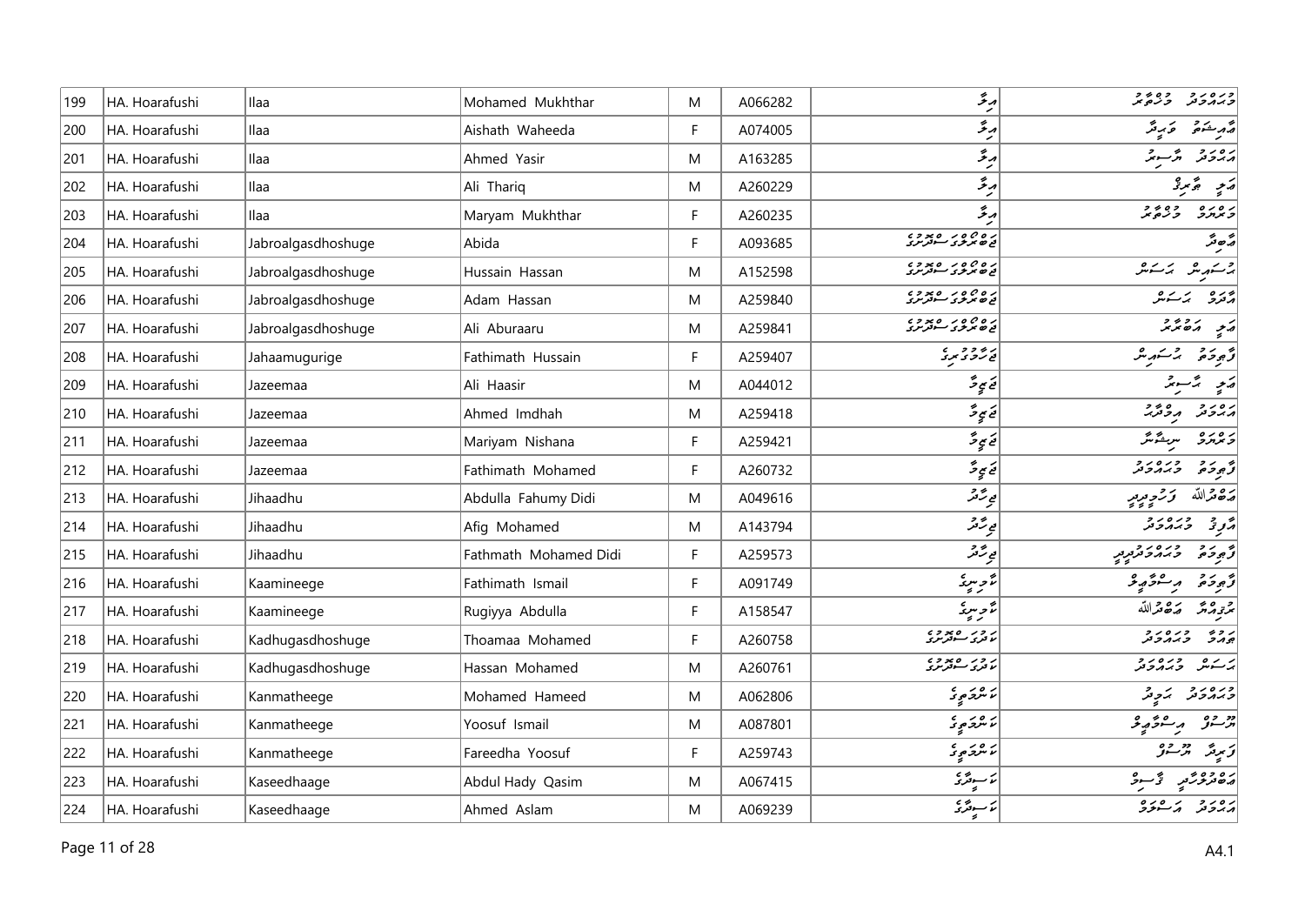| 225 | HA. Hoarafushi | Kaseedhaage    | Nafia Abdul Hady     | F         | A080039 | ر<br>ما سىرتىرى                         | ړه وه ژبې<br>لتنورثه                          |
|-----|----------------|----------------|----------------------|-----------|---------|-----------------------------------------|-----------------------------------------------|
| 226 | HA. Hoarafushi | Kaseedhaage    | Sidhafa Abdul Hadhy  | F         | A122627 | ر<br>ما سىۋىرى                          | ر ه و ه و په<br>پره مرمورتمبر<br>سىقرۇ        |
| 227 | HA. Hoarafushi | Kaseedhaage    | Naeema Hassan Manik  | F         | A155411 | ئەسبەتىرى<br>                           | لىتىمەتچ<br>پر کے مرکز سربر                   |
| 228 | HA. Hoarafushi | Kedhifashuvige | Ibrahim Hassan Fulhu | M         | A093713 | ، مرتر تر <sub>حر</sub> ء<br>م          | رە ئۈرۈ<br>بر ک مگرو ژ                        |
| 229 | HA. Hoarafushi | Kedhifashuvige | Aminath Hassan Fulhu | F         | A260787 |                                         | پ <sup>ر</sup> جە ئىبر<br>بر کے مثرو تر       |
| 230 | HA. Hoarafushi | Kurikeelage    | Mohamed Falah        | M         | A062805 | پرېدنو د<br>  سربرو د                   | وره روه وروه                                  |
| 231 | HA. Hoarafushi | Kurikeelage    | Ibrahim Falah        | M         | A104291 | د<br>ماسر پوسو <sup>ي</sup>             | أرەنزىرو بەيدە                                |
| 232 | HA. Hoarafushi | Kurikeelage    | Zoona Abdul Hakeem   | F         | A157280 | ج بر بر بر ؟<br>مسر بر بر د ؟<br>مسر قب | מי נסיפונים                                   |
| 233 | HA. Hoarafushi | Kurikeelage    | Ahmed Falah          | ${\sf M}$ | A263511 | د<br>ئىمىر بىرىمى<br>سىر ئە             | رەر دىرە                                      |
| 234 | HA. Hoarafushi | Kurikeelage    | Aishath Ziyana       | F         | A263513 | ئەبىر بويى<br>                          | أقرم شكوته بم تركس                            |
| 235 | HA. Hoarafushi | Liluck House   | Dhauoodh Usman       | M         | A259580 | د ئەرىر ئە                              | پر دو و<br>تورهر تعر<br>و و بر مر<br>مرغ د ش  |
| 236 | HA. Hoarafushi | Liluck House   | Dhiyana Ishaq        | F         | A259667 | د ئەرىر ئە                              | مرتژنتر بر شریح                               |
| 237 | HA. Hoarafushi | Liluck House   | Ibrahim Faisal       | M         | A259675 | جەنزەر ق                                | ەھ ئۈر ۋ<br>تەرىبەنى                          |
| 238 | HA. Hoarafushi | Lucky Fare     | Azra Dawood          | F         | A085378 | ځه د د بر                               | ر ہ<br>ەنىرىتر<br>پر دو و<br>تر <i>هر</i> تعر |
| 239 | HA. Hoarafushi | Lulu           | Ibrahim Arif         | M         | A259483 | حەد دە                                  | ەر ھەتمەر 2<br>ر<br>ە ئىمبەرى                 |
| 240 | HA. Hoarafushi | Maadhooni      | Rugiyya Ali          | F         | A093488 | أوفرمبر                                 | و ه ه ه<br>مرتو مارگر<br>ەتىر                 |
| 241 | HA. Hoarafushi | Maadhooni      | Aishath Nadheema     | F         | A264070 | ۇدورىبر                                 | و مر در در<br>مرگه<br>سرمرر                   |
| 242 | HA. Hoarafushi | Maagasdhoshuge | Amira Hameed         | F         | A081311 | به رحمه و د و د<br>نوکی مسلولوسوی       | وترمر                                         |
| 243 | HA. Hoarafushi | Maagasdhoshuge | Shamira Hameed       | F         | A081312 | به رحمه و د و د<br>نوکی مسلولوسوی       | مشوير<br>برَحٍ قر                             |
| 244 | HA. Hoarafushi | Maagasdhoshuge | Fathimath Hussain    | F         | A091811 | به رحمه و د و د<br>ترک سنگرمزی          | ۇيوۋە باشىرىش                                 |
| 245 | HA. Hoarafushi | Maagasdhoshuge | Abdul Hameed Ibrahim | M         | A091824 | به رحمه و د و<br>و ی سسوتوری            | גם כפני כל הסתנים                             |
| 246 | HA. Hoarafushi | Maagasdhoshuge | Mohamed Rasheed      | ${\sf M}$ | A148230 | به ره مدو د<br>و ی سوتوری               | ورەرو بەيدۇ.                                  |
| 247 | HA. Hoarafushi | Maagasdhoshuge | Mahira Hameed        | F         | A163257 | به رحمه و د و<br>و ی سسوتوری            | ۇربۇ يەچە                                     |
| 248 | HA. Hoarafushi | Maagasdhoshuge | Shathira Hameed      | F         | A259781 | به رحمه و د و د<br>نوکی مسلولوسوی       | شگېږ تر تر                                    |
| 249 | HA. Hoarafushi | Maagasdhoshuge | Athira Hameed        | F         | A259784 | به رحمه و د و د<br>تر ی کستونوری        | ومجوبتمر<br>ئەچە قىر<br>ئىس                   |
| 250 | HA. Hoarafushi | Maagasdhoshuge | Bahira Hameed        | F         | A259790 | به ره مدو د<br>و ی سوتوری               | ۇربۇ بەدە                                     |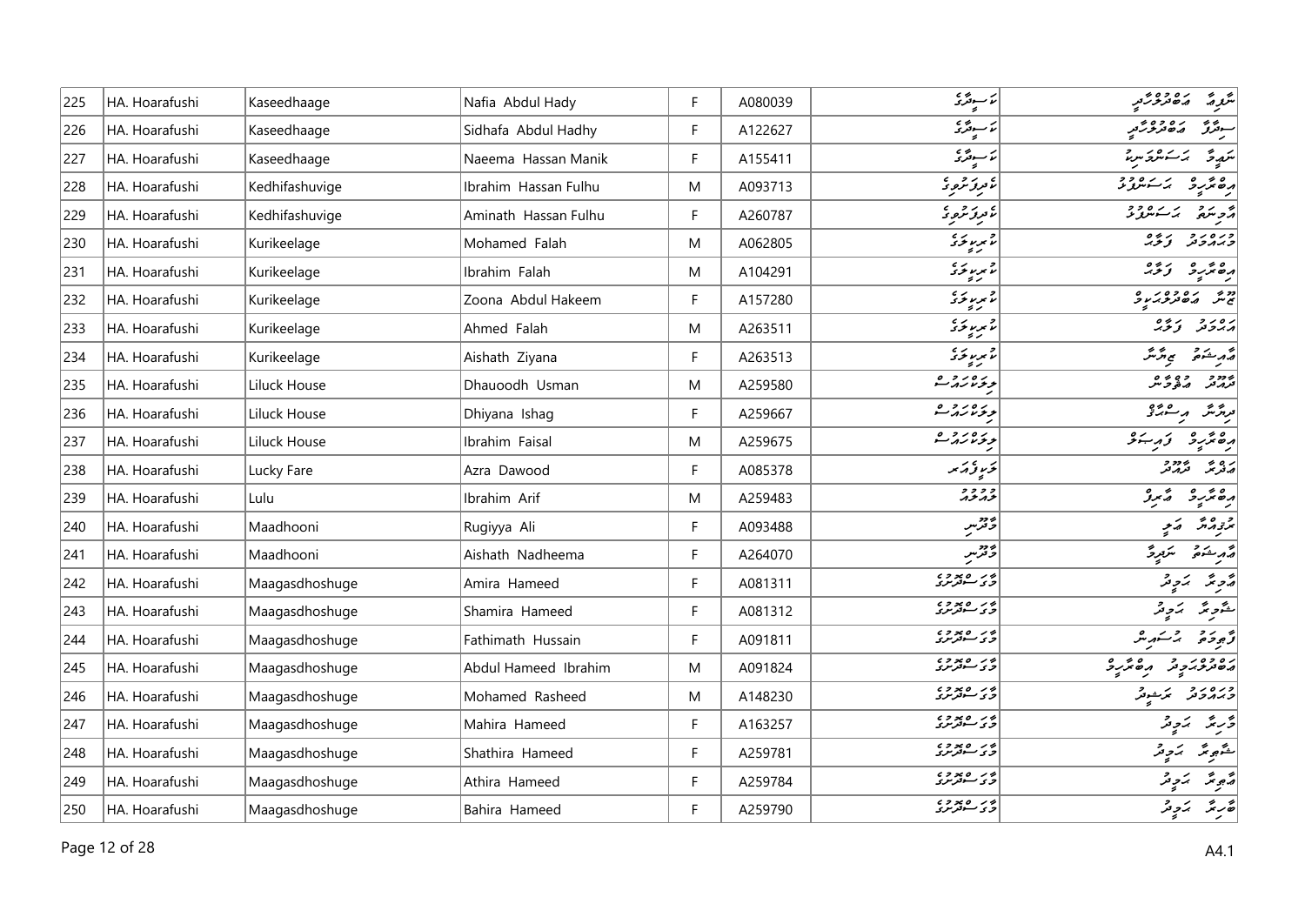| 251 | HA. Hoarafushi | Maagasdhoshuge | Mariyam Nafha         | F.          | A260296 | بر رحس و د د<br>و ی سستمبرسوی | سرە پۇ<br>ر ه بر ه<br>تر بر بر               |
|-----|----------------|----------------|-----------------------|-------------|---------|-------------------------------|----------------------------------------------|
| 252 | HA. Hoarafushi | Maaira         | Fathimath Ali         | F           | A085908 | څ مرنځه                       | و د د د<br>گرمونه و<br>ەكىر                  |
| 253 | HA. Hoarafushi | Maaira         | Khadeeja              | F           | A085909 | خوبم                          | ر<br>تر ورقع<br>م                            |
| 254 | HA. Hoarafushi | Maaira         | Mariyam Muna          | F           | A259439 | ۇرىز<br>م                     | وبروه<br>تر شر                               |
| 255 | HA. Hoarafushi | Maaira         | Madheeha Ali          | F           | A259440 | قەرىتىر                       | ىز مور <sup>ىخ</sup><br>مە<br>ەتىر           |
| 256 | HA. Hoarafushi | Maavel         | Ali Waheed            | M           | A104031 | ره ده<br>و د نو               | أەسمج الحاسر و                               |
| 257 | HA. Hoarafushi | Maavina        | Ahmed Faiz            | M           | A061732 | ۇ <sub>جو</sub> بىگە          |                                              |
| 258 | HA. Hoarafushi | Maavina        | Aminath Rismee        | F           | A263574 | د گھر مگر<br>م                | ا پر دینه در محمد<br>مسلم<br>بریمو           |
| 259 | HA. Hoarafushi | Manafaru       | Abdulla Wajeeh        | M           | A041171 | ىر ئىرىمە<br>جەنبىرىمە        | <mark>برە ت</mark> راللە<br>ءَ صحي ٿر        |
| 260 | HA. Hoarafushi | Manafaru       | Rifsha Haneef         | $\mathsf F$ | A260666 | 5 سَرَتر تَرُ                 | بروْٹ کے سرو                                 |
| 261 | HA. Hoarafushi | Manafaru       | Mohamed Adam Fulhu    | M           | A263704 | 5 سَرَتر تَرُ                 | כנסני מנסיכי<br>כגהכת התכנת                  |
| 262 | HA. Hoarafushi | Manafaru       | Ahmed Haneef          | M           | A263708 | 5 سَرَتَرَ سَرَ               | پروتر برسید                                  |
| 263 | HA. Hoarafushi | Manafaru       | Ibrahim Rimaz         | M           | A263716 | ىر ئىرىمە<br>جەنبىرىمە        | وەترىر بردى                                  |
| 264 | HA. Hoarafushi | Marine Villa   | Shirumeena Mohamed    | F           | A259502 | ۇبرىئروگر                     | شوپر <sub>و</sub> بر 1979ء<br>شوپرو پر 1975ء |
| 265 | HA. Hoarafushi | Marine Villa   | Arusal Mohamed        | M           | A259509 | ۇ بىر ش <sub>ەر</sub> ئە      | رورو ورەرو                                   |
| 266 | HA. Hoarafushi | Minaa          | Aminath Nasreena      | F           | A122646 | حرمگر                         | ۇ ئەستىر ئىق ئەستە ئەستر                     |
| 267 | HA. Hoarafushi | Minaa          | Mohamed Riyah         | M           | A163263 | حرمتش                         | כנסנכ תוצם                                   |
| 268 | HA. Hoarafushi | Minaa          | Aboobakuru Hassan     | M           | A212892 | حريثر                         | رددرد و بر کامل                              |
| 269 | HA. Hoarafushi | Minaa          | Abidha Ali            | F           | A260809 | حريثر                         | ړُهنَّر کړم                                  |
| 270 | HA. Hoarafushi | Minaa          | Ahmed Afrah           | M           | A260813 | حریگر                         | $0.901$<br>$0.901$<br>$0.901$                |
| 271 | HA. Hoarafushi | Minaa          | Ali Samaah            | M           | A262645 | حريثر                         | أەيج سىۋە                                    |
| 272 | HA. Hoarafushi | Minivanhiyaa   | Fathmath Shaura Moosa | $\mathsf F$ | A164993 | حەسرە ئىشرىد                  | تحجيز حريد وحريث                             |
| 273 | HA. Hoarafushi | Minivanhiyaa   | Shafaana Mohamed      | F           | A264402 | ا په سرچ مګر مر<br><u>مر</u>  | شۇ ھەمدە                                     |
| 274 | HA. Hoarafushi | Miyalani       | Mohamed Asfaam        | M           | A261087 | ويزؤمر                        | כנסנכ הפיס<br><i>כה</i> תכת ה—נכ             |
| 275 | HA. Hoarafushi | Miyalani       | Zoona Ibrahim         | F           | A261088 | ويزؤبير                       | در میگرد<br>میگر م                           |
| 276 | HA. Hoarafushi | Muniyaage      | Ali Hassan            | M           | A049140 | د سرگری<br>مرب                | أەي ئەسەھ                                    |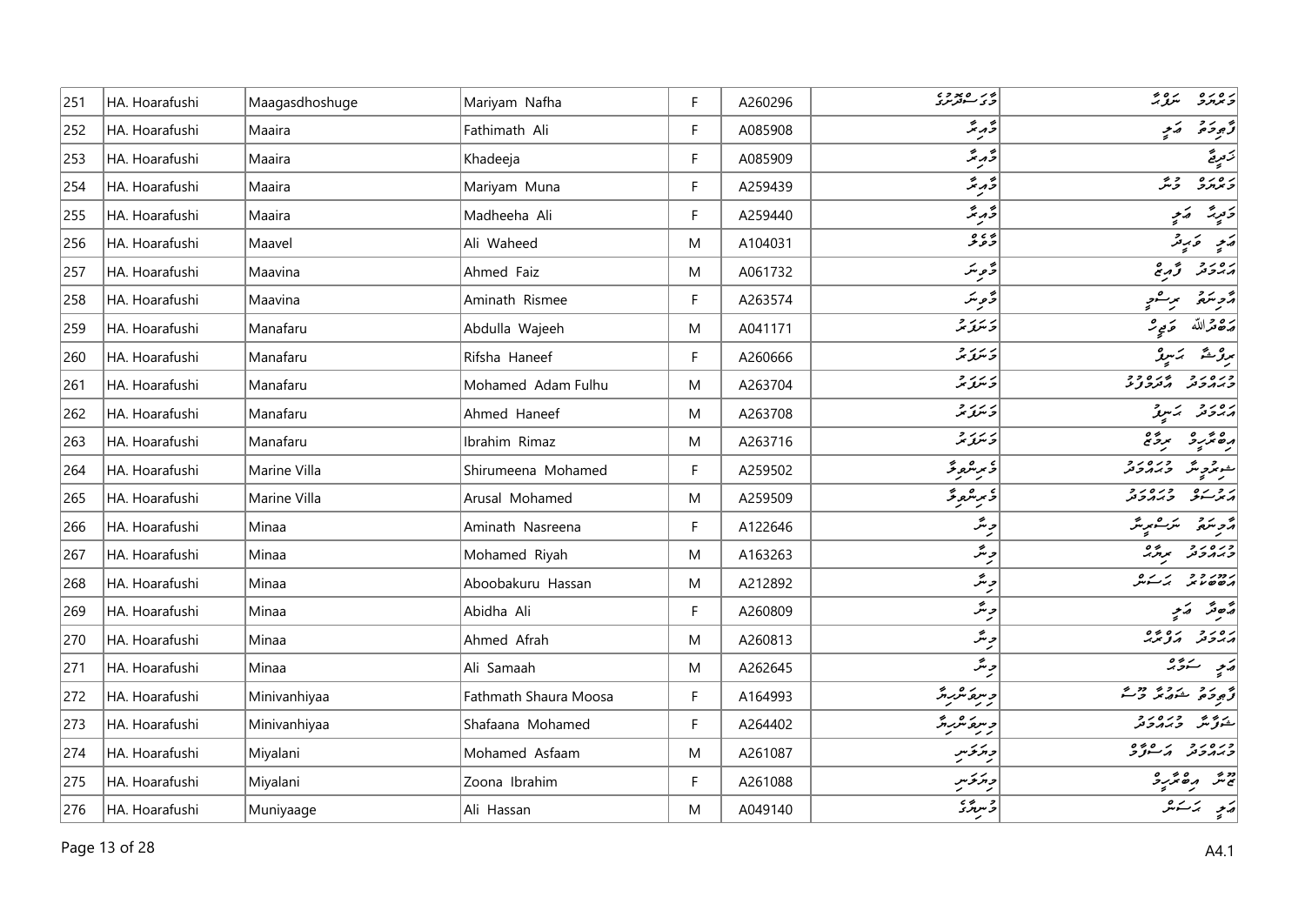| 277 | HA. Hoarafushi | Muniyaage    | Salma Yoosuf           | F.          | A066704 | د سرگری<br>تر سرگری           | سەۋى<br>دو به د د<br>در سوز                              |
|-----|----------------|--------------|------------------------|-------------|---------|-------------------------------|----------------------------------------------------------|
| 278 | HA. Hoarafushi | Muniyaage    | Fathimath Fazna        | F           | A093682 | د سرگری<br>تر سرگری           | ا تو بر در<br>ا<br>ترقرىتر                               |
| 279 | HA. Hoarafushi | Muniyaage    | Fazeela Hassan         | F.          | A157667 | د سرگری<br>م                  | ۇخوڭ كەسكە                                               |
| 280 | HA. Hoarafushi | Muniyaage    | Ali Rasheed            | M           | A159330 | د سرگری<br>مرب                | ړې تر شونز<br>د کا                                       |
| 281 | HA. Hoarafushi | Muniyaage    | Hareera Ibrahim        | F.          | A259759 | و سرچري<br>د سرچري            | بمبدئه<br>رە ئۈرۈ                                        |
| 282 | HA. Hoarafushi | Muniyaage    | Ahmed Faisal           | M           | A351582 | د سرگری<br>تر سرگری           |                                                          |
| 283 | HA. Hoarafushi | Muraka       | Abdulla Khaleel        | M           | A083760 | ويرز                          | وكافرالله<br>تزمونى                                      |
| 284 | HA. Hoarafushi | Muraka       | Shamra Khaleel         | F.          | A260911 | ويرز                          | خەبى زىرى                                                |
| 285 | HA. Hoarafushi | Mureedhuge   | Ibrahim Ali Saeed      | M           | A260768 | و مردر و ،<br>تر مردر و       | رە ئەر ئە ئە ئەر                                         |
| 286 | HA. Hoarafushi | Mureedhuge   | Fathimath Ibrahim      | $\mathsf F$ | A260770 | ته سر د بر<br>  ته سر سر د    | دە ئەرد<br>ا تو <sub>جو</sub> تر م                       |
| 287 | HA. Hoarafushi | Mureedhuge   | Mariyam Ibrahim        | F           | A260771 | تر بر تر د<br>  تر بر تر د    | ر ه ر ه<br><del>و</del> بوبرو<br>دەنزېرد                 |
| 288 | HA. Hoarafushi | Mureedhuge   | Rasheeda Ibrahim       | F           | A260773 | و پر و ،<br>د پر تر د         | ڔۿؠڒڕۯ<br>ىكەشىرەتگە<br>ئە                               |
| 289 | HA. Hoarafushi | Muringu      | Ahmed Musthafaa        | M           | A264510 | وحمرسر                        | د ح ر و.<br>تر جوړن<br>ر ٥ ر ۶<br>د بر <del>د</del> تر   |
| 290 | HA. Hoarafushi | Muringu      | Mariyam Mohamed        | F           | A264511 |                               | و رە ر د<br>تر پر تر تر<br>ر ه ر ه<br><del>د</del> بربرگ |
| 291 | HA. Hoarafushi | Muringu      | Ibrahim Niyaz          | M           | A264515 | وتمرسو                        | سردنج<br>ەرھەترىرى<br>ر                                  |
| 292 | HA. Hoarafushi | Namra        | Ahmed Hamdee           | M           | A099329 | ىرە ئە                        | رور د دور<br>مددونر برومړ                                |
| 293 | HA. Hoarafushi | <b>Nares</b> | Hussain Aboobakur      | M           | A072135 | پرې ه<br>مربر ش               |                                                          |
| 294 | HA. Hoarafushi | <b>Nares</b> | Ahmed Yaameen          | M           | A286541 | متزبرك                        |                                                          |
| 295 | HA. Hoarafushi | Nares        | Fathimath Nashfa       | F           | A286545 | ىئرىزىشە                      | قرم فرقم فللمسترقة                                       |
| 296 | HA. Hoarafushi | <b>Nares</b> | Aminath Shifa          | F           | A286547 | يى ئە                         | أأترسكم والمحر                                           |
| 297 | HA. Hoarafushi | Nayaa        | Mohamed Shareef        | M           | A052115 | سرپڑ                          | ورەرو شەرو                                               |
| 298 | HA. Hoarafushi | Nayaa        | Ahmed Idhuham Shareef  | M           | A344435 | سرپڑ                          | برەر دىرىرى ھەمدى                                        |
| 299 | HA. Hoarafushi | <b>Nees</b>  | Shifaulla Abdul Wahid  | M           | A081500 | سريہ                          | <u>شووم الله مره وه و و</u>                              |
| 300 | HA. Hoarafushi | <b>Nees</b>  | Asadhullah Abdul Wahid | M           | A264162 | سريہ                          | بر بروالله برەموم بروتر<br>مر مورالله مەھەر فرقم بروتر   |
| 301 | HA. Hoarafushi | Night Star   | Ibrahim Amir           | M           | A093676 | يَرَمْهِ عَصْبَ عَلَيْهِ مِرْ | رەنگرى كەرىگ                                             |
| 302 | HA. Hoarafushi | Night Star   | Jameela Mohamed        | F           | A093677 | سَمَهِ هُو صَفَعِ مَد         | ر<br>  ج چ علي حرم د حرم حر                              |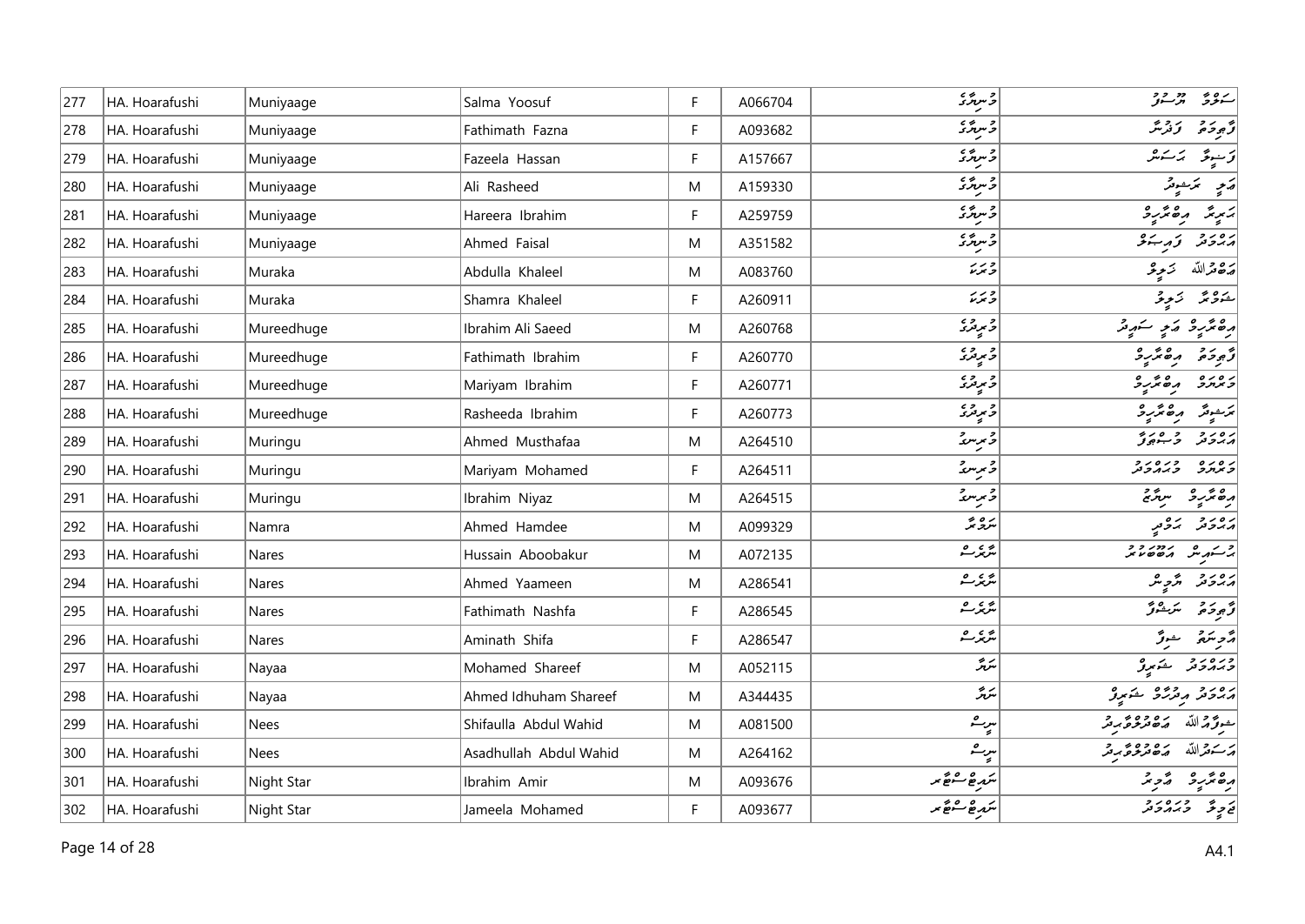| 303   | HA. Hoarafushi | Night Star    | Ahmed Dawood                | ${\sf M}$ | A259545 | سَمَدِ ڪَ حصَّ سَرِ                       | ر 2 د 3 دور<br>ג برو تر تر                         |
|-------|----------------|---------------|-----------------------------|-----------|---------|-------------------------------------------|----------------------------------------------------|
| 304   | HA. Hoarafushi | Night Star    | Zulfa Mohamed               | F         | A259558 | سَرةٍ عُصَّر                              | و ر ه ر و<br><i>و پر</i> و تر<br>و ه و.<br>سي مرکز |
| 305   | HA. Hoarafushi | Nine Star     | Ali Ibrahim                 | ${\sf M}$ | A126684 | سَرىر سْرْسْة عَ س <sup>ى</sup>           | ړې د هڅرچ                                          |
| 306   | HA. Hoarafushi | Nine Star     | Aishath Zameera             | F         | A258416 | ىئرىم ىىر كىشى ئىر                        |                                                    |
| 307   | HA. Hoarafushi | Nine Star     | Shazeema Mohamed            | F         | A258436 | ايمە بىر بىر <u>مەم</u><br>سىر            | ے تم <i>نمج</i> تر<br>و ره ر د<br><i>د ب</i> رگرفر |
| 308   | HA. Hoarafushi | Niru          | Mohamed Fathih              | M         | A260903 | سریڑ                                      | ورەرو بەر                                          |
| 309   | HA. Hoarafushi | Niru          | Aminath Samai               | F         | A260905 | سرچر                                      | أزجر سترقم                                         |
| 310   | HA. Hoarafushi | Nishan        | Sameeha Adhunan             | F         | A262621 | اسریشمر<br>پ                              | ىر 3 مەركە<br>ەر قىرىنىز<br> سەرپە                 |
| $311$ | HA. Hoarafushi | Noohiri       | Husna Ali                   | F         | A260811 | متزبر بر<br>سربر                          | ا پر شهر که در                                     |
| 312   | HA. Hoarafushi | Noovilaage    | Aminath Waheeda             | F         | A093691 | دد پر پر<br>سر <sub>گر</sub> بر           | أأزويتهم أورقر                                     |
| 313   | HA. Hoarafushi | Noovilaage    | Mohamed Waheed              | ${\sf M}$ | A093692 | دد<br>متر <sub>عر</sub> پژی               | ورەر دىر د                                         |
| 314   | HA. Hoarafushi | Noovilaage    | Fathimath Waheeda           | F         | A260017 | دد<br>متر <sub>جو م</sub> حر <sub>ى</sub> | وتموختم الحاسية                                    |
| 315   | HA. Hoarafushi | Noovilaage    | Maryam Mohamed Fulhu        | F         | A261621 | دد<br>متر <sub>جو</sub> بخری              | נסנס כנסנככב<br>כמחב בגתכנקצי                      |
| 316   | HA. Hoarafushi | Paradise      | Aishath Aufa Abdul Faththah | F         | A160226 | ئۇبىر ئەمرىشە<br>                         | د در د ده ره ده ده ده ده<br>په شوم مدن په مرحوزمون |
| 317   | HA. Hoarafushi | Pink Rose     | Mohamed Musthafa            | ${\sf M}$ | A075869 | ا پ <sub>ر</sub> مربر عمر <u>مر</u>       | وره رو وه ره<br>وردرونر و ب                        |
| 318   | HA. Hoarafushi | Pink Rose     | Zuhura Yaugoob              | F         | A085882 | ا پ <sub>ر</sub> مربر عمر عہ              | בכבי הברבב<br>המה הבלים                            |
| 319   | HA. Hoarafushi | Pink Rose     | Thohira Yaugoob             | F         | A085883 | ويتربوهم يثوث                             | הביש הכבר ב                                        |
| 320   | HA. Hoarafushi | Pink Rose     | Ahmed Zaheen                | ${\sf M}$ | A085885 | ارپرچون                                   | د ۱۵ د ح کمي پر مر                                 |
| 321   | HA. Hoarafushi | Pink Rose     | Zaheera Yaugoob             | F         | A258750 | ويروعيه                                   | י היה הכרכבים<br>היה ההבים                         |
| 322   | HA. Hoarafushi | Pink Rose     | Abdul Muhusin Yaugoob       | M         | A258752 | بويىر يوم تىر ك                           | גם כם כם גם הפרב<br>הסתקבת היות תהבם               |
| 323   | HA. Hoarafushi | Pink Rose     | Azra Yaugoob                | F         | A258754 | ابر عهوميت                                | גם זי דרך<br>היה ית הבים                           |
| 324   | HA. Hoarafushi | Pink Rose     | Aishath Liusha              | F         | A402490 | ويثره جرعه                                | أقرم شكوم المحرم المتكثر                           |
| 325   | HA. Hoarafushi | Raamallah     | Shuaib Mohamed Iqbal        | M         | A306551 | عَرْدَ اللّه                              | 000 - 1017 - 17                                    |
| 326   | HA. Hoarafushi | Raasthaa      | Azmeena Khalid              | F         | A260776 | پر معبو<br>مرسسو                          | أرجي وينكر المتحرفر                                |
| 327   | HA. Hoarafushi | Rabeeu Manzil | Ahmed Saleem                | ${\sf M}$ | A042161 | ىمە <i>ھەد ئى</i> رى<br>مۇ                | رەرە سەرو                                          |
| 328   | HA. Hoarafushi | Radium        | Ali Shahid                  | M         | A252772 | بزوبره                                    | ارسم په مشرقه<br>امکمو سفرقه                       |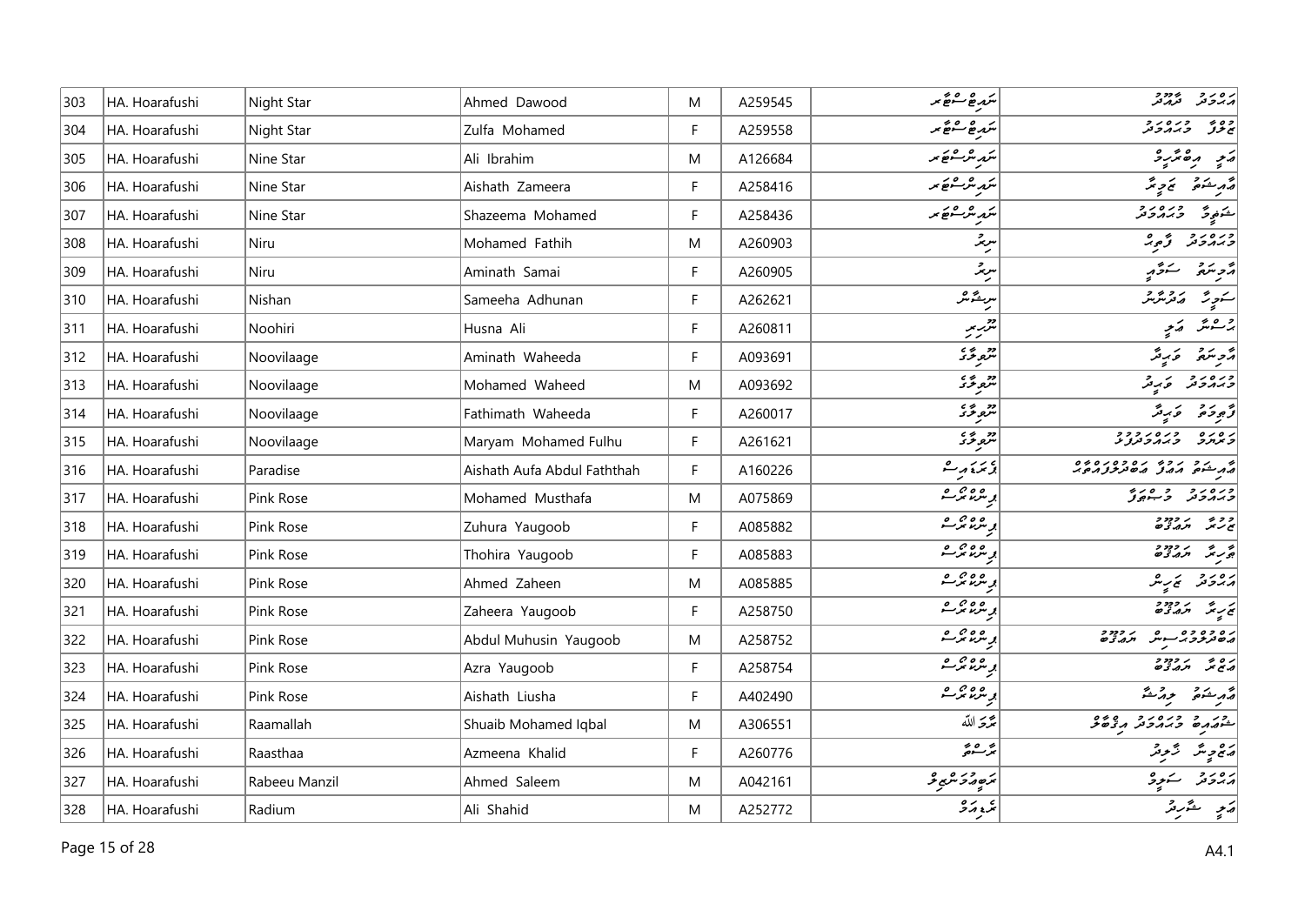| 329 | HA. Hoarafushi | Radium           | Ahmed Mohamed Fulhu   | M           | A260137 | بزودة                                    | נסני כנסניכי<br>הגבת כגהכתנת                                                                                  |
|-----|----------------|------------------|-----------------------|-------------|---------|------------------------------------------|---------------------------------------------------------------------------------------------------------------|
| 330 | HA. Hoarafushi | Radium           | Abida Ibrahim         | F           | A260391 | بمرورة                                   | ەرھەترىر <sup>ى</sup><br>ا پژھ تر<br>ا                                                                        |
| 331 | HA. Hoarafushi | Rahmaanee Hiya   | Nasira Abdul Waahid   | F.          | A048874 | ىر 2 ئەرىر ب <sup>ە</sup> ر<br>ئىسىم ئەس | ر ٥ ٥ ٥ ٥ ٠<br>در ۵ تر تر ۶ بر تر<br>ىگرىبىدىگە                                                               |
| 332 | HA. Hoarafushi | Rahmaanee Hiya   | Areefa Abdul Waahid   | F           | A081496 | ىر 2 قىسىر بىر<br>مەنبە 2 سىمب           | ر ٥ ٥ ٥ ٥ ٠<br>د ۵ تروه بر تر<br>ەئىبەر                                                                       |
| 333 | HA. Hoarafushi | Randhuni         | Abbas Abdulla         | M           | A022369 | ر ه د<br>مرمگورس                         | بره محمد مكانية                                                                                               |
| 334 | HA. Hoarafushi | Ranmuli          | Ahmed Raoof           | M           | A062231 | ىر پر 3 بر                               | גם ג כבס<br>הגב בג הג ג                                                                                       |
| 335 | HA. Hoarafushi | Raskuri          | Ahmed Abdulla         | M           | A089651 | ىر مەم <sup>ى</sup> رىد                  | برەرو برەۋاللە                                                                                                |
| 336 | HA. Hoarafushi | Raskuri          | Ali Arusal            | M           | A260609 | ابترعيتمعر                               | ە ئەسىر                                                                                                       |
| 337 | HA. Hoarafushi | Raskuri          | Aminath Shifana       | F.          | A260610 | ىر مەم <sup>ى</sup> ر                    | ۇ ئەسىم ئىستى ئىس                                                                                             |
| 338 | HA. Hoarafushi | Raskuri          | Ibrahim Ihsan         | M           | A260613 | ابتز شقرتمبر                             | رەپرىر روشىر                                                                                                  |
| 339 | HA. Hoarafushi | Rasthari         | Abdul Rahman Yoosuf   | M           | A102266 | برعوبر                                   | ره وه ره ده مدر وه<br>پره تربر بربر حس مرسو                                                                   |
| 340 | HA. Hoarafushi | Rasthari         | Aminath Rishfa        | F           | A258446 | رتے پر<br>انٹرنسٹھونیں                   | أأدوسكم المراشوق                                                                                              |
| 341 | HA. Hoarafushi | Rasthari         | Ahmed Favaz           | M           | A258458 | برَصْحَ مِرِ                             | رەر دىپ                                                                                                       |
| 342 | HA. Hoarafushi | Rasthari         | Haneefa Abdul Rahman  | F.          | A258459 | بمرسفهمبر                                | ره وه ره د ه<br>پره تر پر تر تر تر<br>ئەسىدىگە                                                                |
| 343 | HA. Hoarafushi | Rathan           | Fathimath Rayshma     | F           | A131134 | بر بر ه<br>مرمو مثر                      | ۇ بور د<br>ى <i>ن دە</i> ئ                                                                                    |
| 344 | HA. Hoarafushi | Rathan           | Mariyam Rishmee       | F.          | A152597 | بر بر ه<br>مره مګ                        | ر ه ر ه<br><del>و</del> بربرو<br>ىرىشى<br>بە                                                                  |
| 345 | HA. Hoarafushi | Rathan           | Aminath Waheeda       | $\mathsf F$ | A163218 | برىر ھ                                   | ړې سره<br>ءَ ٻريڙ                                                                                             |
| 346 | HA. Hoarafushi | Rathan           | Aishath Saudha        | F           | A259708 | بر بر ه<br>مره مثر                       | سەھەتىر<br>و مرکز دیگر در<br>مرکز در مشوهی                                                                    |
| 347 | HA. Hoarafushi | <b>Red House</b> | Ibrahim Athif         | M           | A081266 | ، ەر دەپە                                | ە ھەترىر <sup>ى</sup><br>بر ھەترىرى<br>وتبوقر                                                                 |
| 348 | HA. Hoarafushi | <b>Red House</b> | Aminath Reena         | F.          | A146438 | ، ەر دەپ                                 | أروبترة<br>ىيەتىر<br>ئ                                                                                        |
| 349 | HA. Hoarafushi | <b>Red House</b> | Mariyam Rafiyya       | $\mathsf F$ | A146446 | ، ەر دەپ                                 | ر ه ر ه<br><del>و</del> بربرو<br>ىمەر پۇ                                                                      |
| 350 | HA. Hoarafushi | <b>Red House</b> | Hussain Fayaz         | M           | A260643 | ، ەر دەپ                                 | ير سكور من المحاشر المحمد المحمد المحمد المحمد المحمد المحمد المحمد المحمد المحمد المحمد المحمد المحمد المحمد |
| 351 | HA. Hoarafushi | Reward           | Mohamed Ibrahim Fulhu | ${\sf M}$   | A103143 | مړي<br>مروغ                              | ورەرو مەشرورو                                                                                                 |
| 352 | HA. Hoarafushi | Reward           | Fareeda Yoosuf        | F.          | A260815 | ە ە<br>موھ                               | أۇ بېرىگە ئەرجىسۇ                                                                                             |
| 353 | HA. Hoarafushi | Reward           | Mariyam Ikrama        | F.          | A260868 | $\overline{\mathcal{E}}$                 | ر ه ر ه<br><del>و</del> بربرو<br>برء برد                                                                      |
| 354 | HA. Hoarafushi | Rihiveli         | Aminath Nasira        | F.          | A158608 | ىررى<br>ئرىر ئىر                         | أأروبتهم تترجع                                                                                                |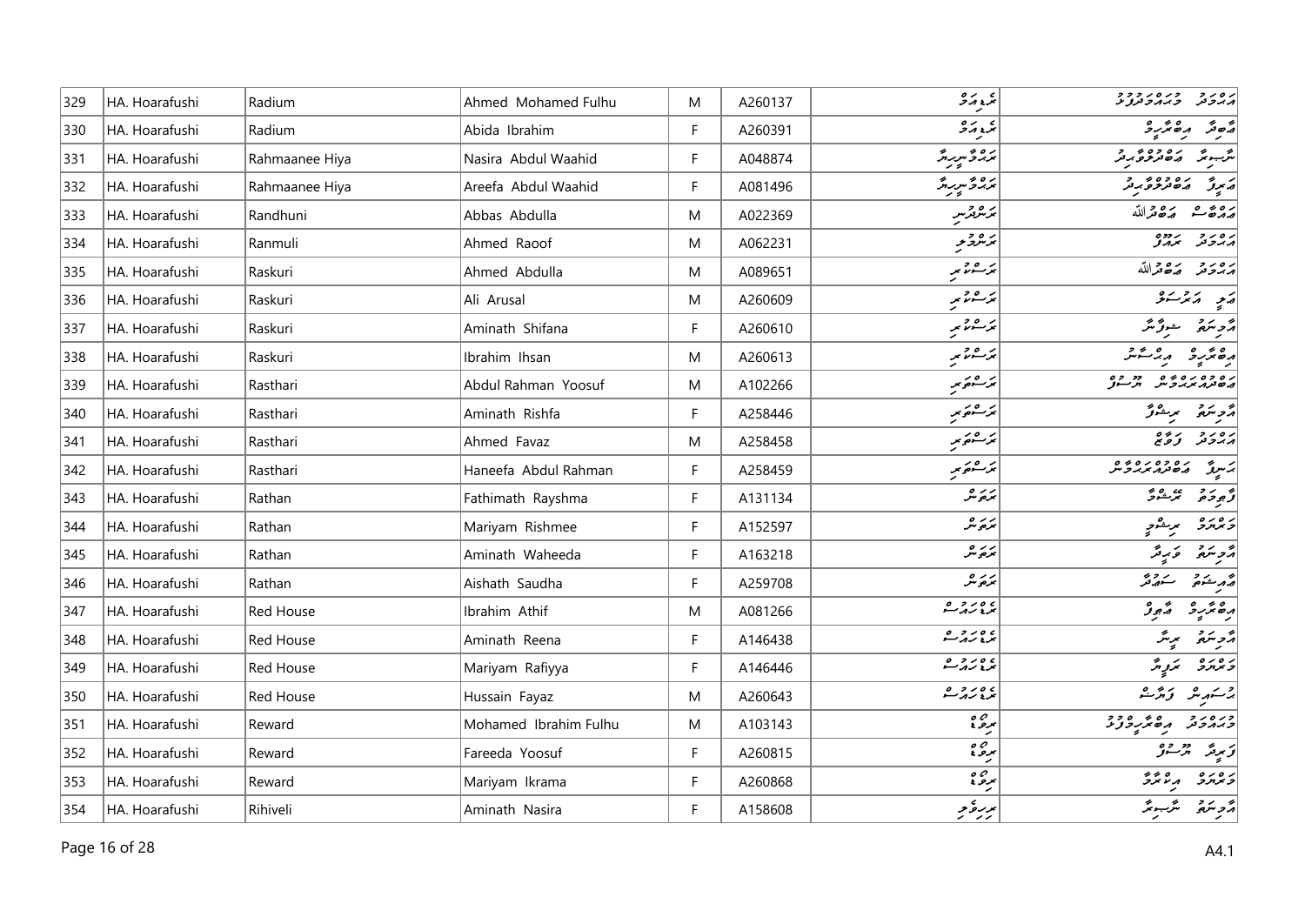| 355 | HA. Hoarafushi | Rihiveli       | Nasrulla Ahmed       | M         | A260331 | ىرر <sub>ئ</sub> ىجى<br>مەركى     | يترجعه الله بره يرو                                                             |
|-----|----------------|----------------|----------------------|-----------|---------|-----------------------------------|---------------------------------------------------------------------------------|
| 356 | HA. Hoarafushi | Rihiveli       | Aishath Ahmed        | F         | A260774 | ىرر ئە<br>ئرىر قىر                | م المستوفي المركز و المركز                                                      |
| 357 | HA. Hoarafushi | Rihiveli       | Ahmed Hassan Fulhu   | M         | A260789 | بررؤو                             | رەرد برسەمدى                                                                    |
| 358 | HA. Hoarafushi | Rihiveli       | Shifaaulla Ahmed     | M         | A262653 | بررء<br>مرگو                      | حو <i>قى جى</i> الله كەن ئەر ئىر                                                |
| 359 | HA. Hoarafushi | Roalhi         | Hassan Yoosuf        | M         | A162729 | ە<br>ئىمىر                        | ير سەھر بۇر جۇ                                                                  |
| 360 | HA. Hoarafushi | Roalhi         | Jameela Yoosuf       | F         | A260863 | لهجميز                            | لەَ جوڭ ئۆز جۇ                                                                  |
| 361 | HA. Hoarafushi | Roalhi         | Ahmed Niyaaz         | ${\sf M}$ | A358408 | لعبي                              | أزور والمراريح                                                                  |
| 362 | HA. Hoarafushi | Roashan        | Ahmed Rameez         | ${\sf M}$ | A085910 | ليمشة مثر                         | أرور والمردح                                                                    |
| 363 | HA. Hoarafushi | Roashan        | Aishath Rihula       | F         | A105213 | تريئه مر                          | و المر المستقبل المستقبل                                                        |
| 364 | HA. Hoarafushi | Roashanee aage | Ameena Hassan        | F         | A295710 | ترىشە بېرىدى                      | أرْجِسٌ أَيْاسَسْ                                                               |
| 365 | HA. Hoarafushi | Roashaneege    | Abdul Gafoor Mohamed | M         | A155567 | ترڪسري                            | נס כס נדבר - כנס נב<br>הם טלטלא - כנו ביט                                       |
| 366 | HA. Hoarafushi | Rose Mead      | Shakira Moosa        | F         | A235914 | ە ھ<br>ئىرىم ج <sub>ە</sub> ؟     | المقربر وحرثته                                                                  |
| 367 | HA. Hoarafushi | Rose Mead      | Abdul Ganee Hussain  | M         | A259464 | پر چ ح <sub>و</sub> ۽             | גפינקלית הרייתית                                                                |
| 368 | HA. Hoarafushi | Rosemarry      | Mariyam Shafeega     | F         | A215870 | ە ە ە ء<br>ئىرىنى خەمىيە          | رەرە شەرقى                                                                      |
| 369 | HA. Hoarafushi | Rosemarry      | Aishath Saina        | F         | A259755 | 0 ء ء ۽<br>پريج ڦر <sub>مبر</sub> | قەرشىق سىمەتتر                                                                  |
| 370 | HA. Hoarafushi | Rosemarry      | Ahmed Waheed         | ${\sf M}$ | A296376 | 0 ء ء ۽<br>مربع ڦرمبر             | ره رو در و<br>ا <i>ر بر</i> وتر کوب <sub>ی</sub> نر                             |
| 371 | HA. Hoarafushi | Rosemarry      | Fathimath Riyasha    | F         | A358661 | ہ ہ ء<br>برج څ مړ                 | أواودة برازعة                                                                   |
| 372 | HA. Hoarafushi | Rosemarry      | Saina Mohamed        | F         | A404142 | ە ە ە ء<br>ئىرىنى خەمىيە          | و ر ه ر و<br>تر پر ژ تر<br>الشهر بثنه                                           |
| 373 | HA. Hoarafushi | Safaa          | Hawwa Ibrahim        | F         | A264482 | ىبە تۇ                            |                                                                                 |
| 374 | HA. Hoarafushi | Sanora         | Mohamed Idrees       | M         | A113651 | ر مړينه<br>سنومبر                 | ورەرو مەرىپ                                                                     |
| 375 | HA. Hoarafushi | Sanora         | Idhrees Abdul Rahman | M         | A260508 | سەھەيھ                            | د تريد - د مده د مده و مده د مده است.<br>د تريد - د ه ترو بر رو د م             |
| 376 | HA. Hoarafushi | Sanora         | Mariyam Yumna        | F         | A260545 | ر پر پر                           | ر ه ر ه<br><del>ر</del> بربرگ<br>يرو پڙ                                         |
| 377 | HA. Hoarafushi | Sauru          | Mariyam Saufa        | F         | A261035 | پر و و<br>فوم مر                  | ر ہ ر ہ<br>تر <del>ب</del> ربر<br>ستهزئز                                        |
| 378 | HA. Hoarafushi | Sauru          | Ali Shaah            | ${\sf M}$ | A261038 | پر 3 ج<br>فوجر مر                 | $\begin{vmatrix} 2 & 2 & 2 & 1 \\ 2 & 2 & 2 & 2 \\ 3 & 2 & 2 & 2 \end{vmatrix}$ |
| 379 | HA. Hoarafushi | Sauru          | Mohamed Naseer       | M         | A261098 | پر د و<br> فوم مر                 | ورەرو ئرىيەتم                                                                   |
| 380 | HA. Hoarafushi | Segoafaa       | Ahmed Moosa          | M         | A106872 | ے جو بو<br>سندی تو                | ړه رو دون                                                                       |
|     |                |                |                      |           |         |                                   |                                                                                 |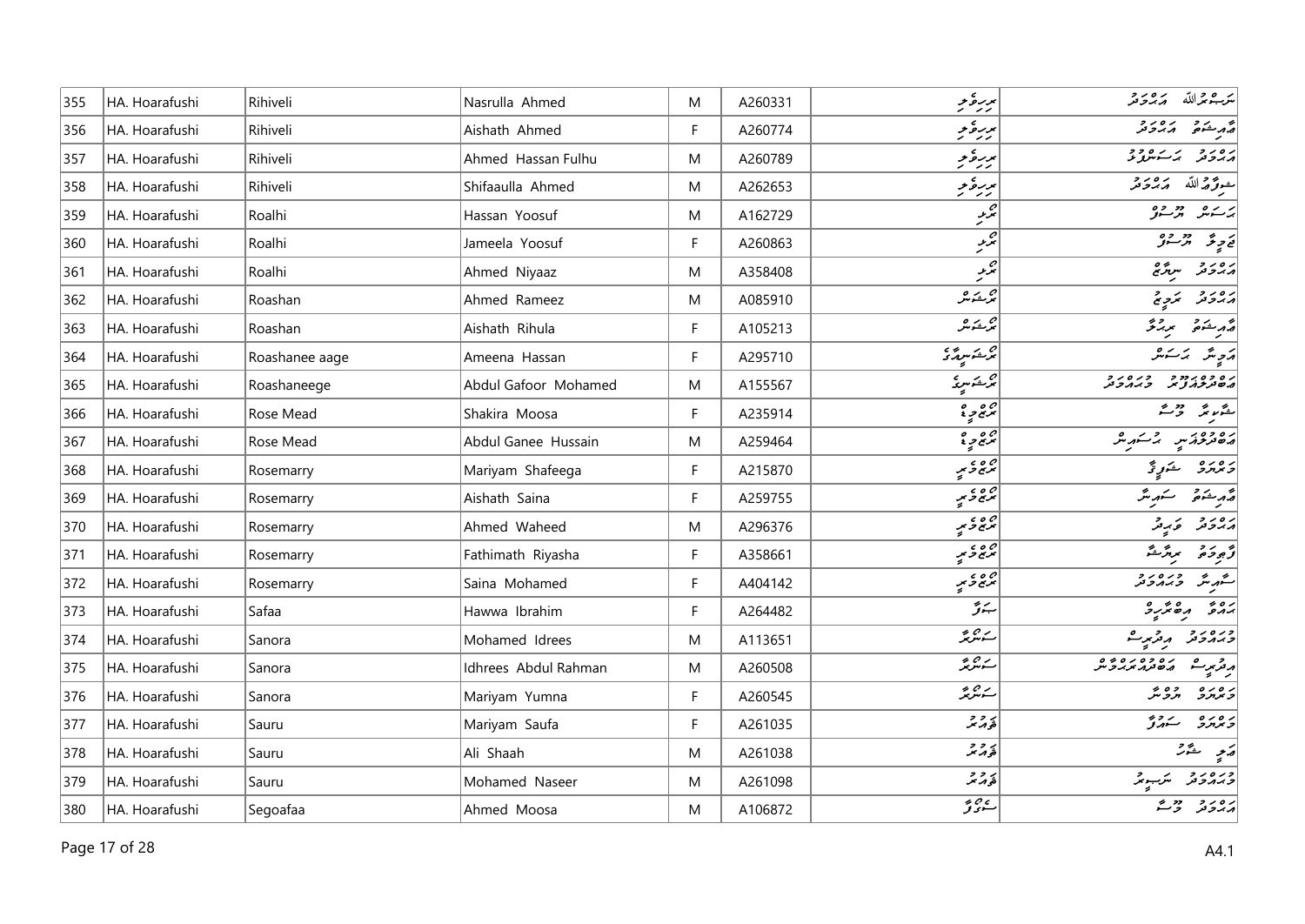| 381 | HA. Hoarafushi | Segoafaa         | Wardha Mohamed Fulhu | F. | A106873 | ے جو بڑ                                       | ر و به دره رووو<br>در سرگر در در در در                  |
|-----|----------------|------------------|----------------------|----|---------|-----------------------------------------------|---------------------------------------------------------|
| 382 | HA. Hoarafushi | Shabnam          | Mohamed Ithof Ali    | M  | A262133 | شەھ بىرە                                      | دره در در په ورځ                                        |
| 383 | HA. Hoarafushi | Shaiha Manzil    | Aminath Ahmed        | F. | A091990 | ىشە <i>ر ئەڭ ئىتى ۋ</i>                       | أأترضع المتحفر                                          |
| 384 | HA. Hoarafushi | Shaiha Manzil    | Niusha Ahmed         | F. | A258764 | ا <sub>شەرىر</sub> ىزى مىنى قى                | سرقرشة<br>ەر دىر                                        |
| 385 | HA. Hoarafushi | Shaiha Manzil    | Shaheema Ahmed       | F  | A259351 | ىشە <i>ر ئەڭ ئىتى بى</i>                      | أحكاريخ المهادوند                                       |
| 386 | HA. Hoarafushi | Shanghai         | Shaugiyya Ali        | F  | A144127 | ے م <i>ترب<sup>ہ</sup> ہ</i> ر                | أختمرتم وكالمحيح وكالمحيج                               |
| 387 | HA. Hoarafushi | Shanghai         | Mariyam Arushee      | F. | A261310 | ے م <i>ترب<sup>ہ</sup> ہ</i> ر                |                                                         |
| 388 | HA. Hoarafushi | Shareefa Manzil  | Shareefa Ibrahim     | F  | A085906 | ىش <i>ە بېرۇ كەنگىنج</i> ى ئى                 | خويرق رەھترىر                                           |
| 389 | HA. Hoarafushi | Shareefa Manzil  | Ismail Adam          | M  | A085907 | ىش <i>تېرۇ دى</i> گىرى<br>                    | و عوصو معره                                             |
| 390 | HA. Hoarafushi | Shareefa Manzil  | Fathimath Asira      | F  | A259380 | دىمبرۇ <i>دى</i> گىرىم                        | وتجوحكم المسبط                                          |
| 391 | HA. Hoarafushi | Shiro            | Ahmed Nilaam         | M  | A062823 | $\overline{\mathscr{L}}$                      | بر ه بر و<br>م <i>ر</i> بر <del>و</del> مر<br>سربۇر     |
| 392 | HA. Hoarafushi | Shiro            | Sifla Ahmed          | F  | A101344 | ه شونتر                                       | سوقرق المماروند                                         |
| 393 | HA. Hoarafushi | Shiro            | Shimla Ahmed         | F  | A260695 | ڪريمر                                         | شوقرقته المرور و                                        |
| 394 | HA. Hoarafushi | Shiro            | Fathimath Yoosuf     | F  | A264019 | حسرتمر                                        | ۇ بەر « دە دە<br>ئۇ بۇ س                                |
| 395 | HA. Hoarafushi | Shiro            | Ali Shifan           | M  | A264024 | شەچە<br>$\overline{\phantom{a}}$              | أەكىم سىرقەشر                                           |
| 396 | HA. Hoarafushi | Shiro            | Ahmed Moosa          | M  | A287573 | حسرتكر                                        | رەرد دىر                                                |
| 397 | HA. Hoarafushi | Tharika          | Ali Yoosuf           | M  | A032289 | ەئبرىئە                                       | $\begin{vmatrix} 0 & 2 & 2 \\ 2 & -2 & 2 \end{vmatrix}$ |
| 398 | HA. Hoarafushi | Tharika          | Aminath Yoosuf       | F. | A085489 | ەئبرىئە                                       | ړې شه د ده وه                                           |
| 399 | HA. Hoarafushi | Thoathaagey Aage | Ahmed Shujau         | M  | A122647 | e sus e<br>og e p                             | رەر د دور<br>مەرد شەق                                   |
| 400 | HA. Hoarafushi | Thoathaagey Aage | Zuhura Mohamed       | F  | A263938 | e suse<br>agene                               | ووي وره رو<br>بح <sup>ر</sup> بگر وبرمرونر              |
| 401 | HA. Hoarafushi | Thoathaagey Aage | Ibrahim Abdulla      | M  | A263947 | 0 پوړ پو پر<br>حوالۍ ترک                      | مەھەمگەيدى ئەھەمداللە                                   |
| 402 | HA. Hoarafushi | Thoathaagey Aage | Hussain Shujau       | M  | A263950 | e s us e<br>a s s a                           | جر سکور مشروع د                                         |
| 403 | HA. Hoarafushi | Thoathaagey Aage | Aminath Bushra       | F  | A263951 | ج ځین ځ ی<br><mark>ح</mark> ومحد <sub>ک</sub> | أرد من المستوفر                                         |
| 404 | HA. Hoarafushi | Thoathaagey Aage | Abdulla Mohamed      | M  | A263954 | ج ځی ځ ی<br>ه دی د د                          | برە تراللە<br>و رە ر د<br>تر پروتر                      |
| 405 | HA. Hoarafushi | Vaadheege        | Abdul Rasheed Umar   | M  | A065914 | ۇ<br>قرىمى                                    | גם כם גבובר ברביב<br>השימה יצייביים הכיב                |
| 406 | HA. Hoarafushi | Vaadheege        | Aminath Rahma        | F. | A141490 | ۇ<br>قرىمېرى                                  | أثرم تره بدره                                           |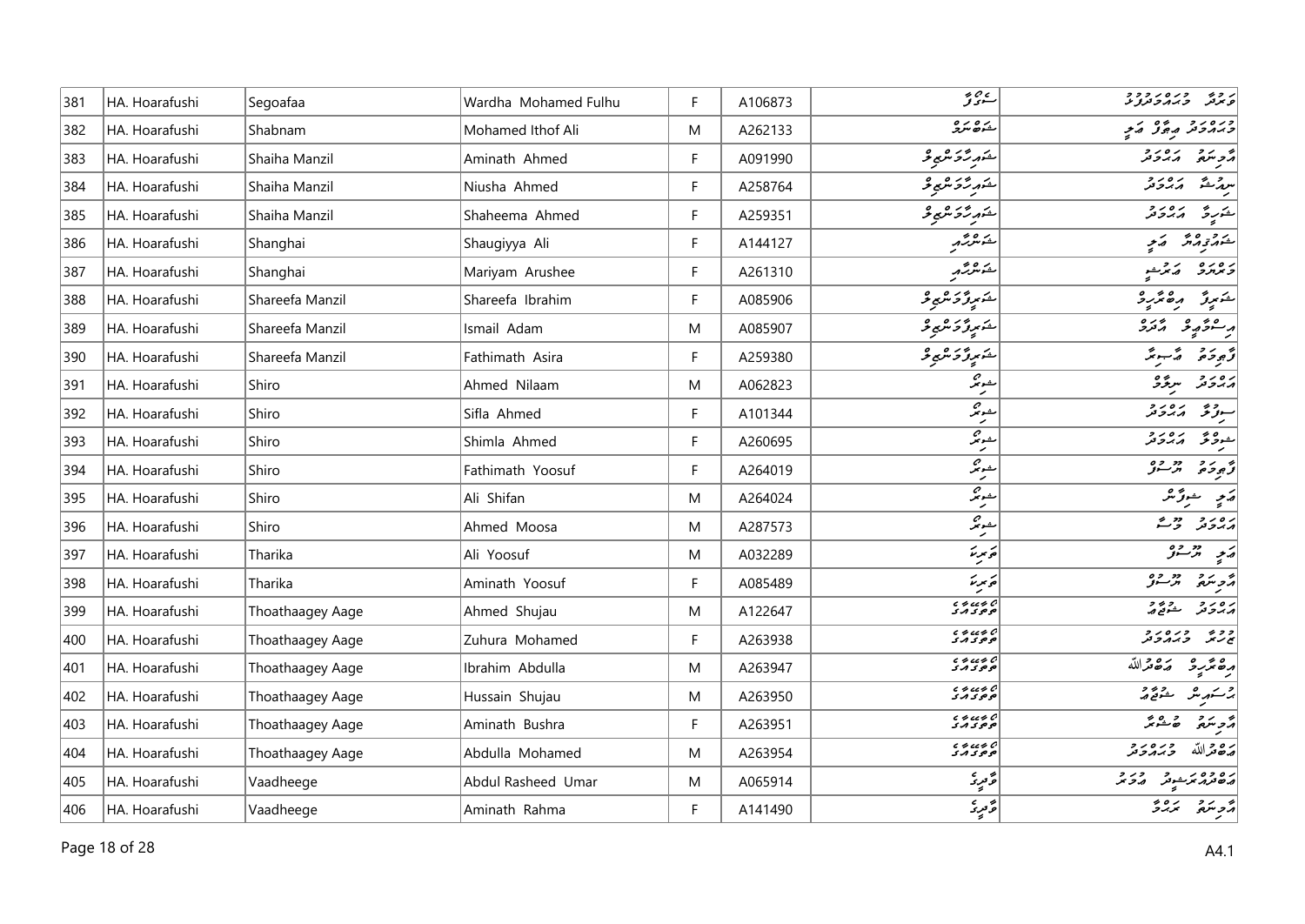| 407 | HA. Hoarafushi | Vaadheege            | Nafeesa Hussain      | F           | A260723 | ۇ<br>قرىپرى                                   | شَعِيتْ بْرْسَىرِيْر                                                |
|-----|----------------|----------------------|----------------------|-------------|---------|-----------------------------------------------|---------------------------------------------------------------------|
| 408 | HA. Hoarafushi | Vienna               | Abdul Wahid Ali      | M           | A132869 | جەمىگە                                        | ره وه د د کمبو<br>مان مرکزه کرد که د                                |
| 409 | HA. Hoarafushi | Viludholhi           | Ali Shameem          | M           | A308265 | وقرقرىر                                       | $\begin{array}{cc} 2 & 2 & 2 \\ 2 & 2 & 2 \\ 3 & 3 & 3 \end{array}$ |
| 410 | HA. Hoarafushi | <b>Yellow Heaven</b> | Fareeda Yoosuf       | F           | A048610 | ، <i>ہے ۔</i><br>درموری                       | ۇيدىگە ئېزىسىۋ                                                      |
| 411 | HA. Hoarafushi | <b>Yellow Heaven</b> | Sahuna Ibrahim Didi  | F           | A048956 | ، <i>ہ ، ، ر</i> ہ<br>مرمور کر                | - دومر مورد ورمز                                                    |
| 412 | HA. Hoarafushi | <b>Yellow Heaven</b> | Mohamed Haneef       | M           | A074706 | ، <i>? ؟ ر</i> ه<br>د نورو نگر                | ورەرو ئەر                                                           |
| 413 | HA. Hoarafushi | <b>Yellow Heaven</b> | Ahmed Maeesan Haneef | M           | A335089 | ، <i>ہے ۔ د</i><br>درمورو س                   | ړه د د پر ځمر ټر                                                    |
| 414 | HA. Hoarafushi | Zaara Manzil         | Fathimath Mizuna     | F           | A120468 | ئج ئر څر شر <sub>مو</sub> څر                  | وتجوخو وجمد                                                         |
| 415 | HA. Hoarafushi | Zaara Manzil         | Zayaan Mohamed       | M           | A260535 | پ <sub>چ</sub> پژ <sub>خر مریج څر</sub>       | ر و در در د<br>په شر د بر د تر                                      |
|     | HA. Ihavandhoo |                      |                      |             |         |                                               |                                                                     |
| 416 | HA. Ihavandhoo | Nedhunge             | Juwairiyya Rasheed   | F           | A095264 | ے و ه ۽<br>سرپرسر <sub>ک</sub>                | י<br>בו מאוד אילי בילי ה                                            |
|     | HA. Maarandhoo |                      |                      |             |         |                                               |                                                                     |
| 417 | HA. Maarandhoo | Janbumaage           | Waseema Ahmed        | $\mathsf F$ | A086678 | ر ه د و و ء<br><mark>ن</mark> سر <i>ه و ی</i> |                                                                     |
| 418 | HA. Maarandhoo | Roashaneege          | Ibrahim Siyam        | M           | A086690 | ە<br>ئىرىشەس <sub>ىي</sub> ر                  |                                                                     |
|     | HA. Molhadhoo  |                      |                      |             |         |                                               |                                                                     |
| 419 | HA. Molhadhoo  | Hithilaage           | Hawwa Hassan         | F           | A258976 | رە ۋى<br>رىر                                  | برەپ برسكىر                                                         |
| 420 | HA. Molhadhoo  | Mushthareege         | Aminath Nahuda       | F           | A086222 | د هم مړي<br>مشوي                              | أأروبتكم المردقر                                                    |
| 421 | HA. Molhadhoo  | Mushthareege         | Abdul Baree Mohamed  | M           | A113300 | د شور سره<br>د شوم سره                        | ره وه پر در در د<br>مصر ده در در در                                 |
| 422 | HA. Molhadhoo  | Mushthareege         | Mariyam Najuwa       | F           | A259126 | ۇ شەھ <sub>كېرى</sub>                         | رەرە بەدە                                                           |
|     | HA. Thakandhoo |                      |                      |             |         |                                               |                                                                     |
| 423 | HA. Thakandhoo | Fini Asseyri         | Haneefa Abdul Haleem | F           | A296552 | و پېرۍ د منځ پر                               | پَسِ پُر مُصْرُوْ پُروِ و                                           |
|     | HA. Thuraakunu |                      |                      |             |         |                                               |                                                                     |
| 424 | HA. Thuraakunu | Javaahiru Vaadhee    | Agleema Adam         | F           | A090903 | ئے قریر ترقی میں                              | پر ویو په ډیره                                                      |
|     | HA. Vashafaru  |                      |                      |             |         |                                               |                                                                     |
| 425 | HA. Vashafaru  | Husnuheenaage        | Sheeza Hassan        | F           | A257462 | ر مشتر <i>پر می</i> گی                        | شویج   برکسکر                                                       |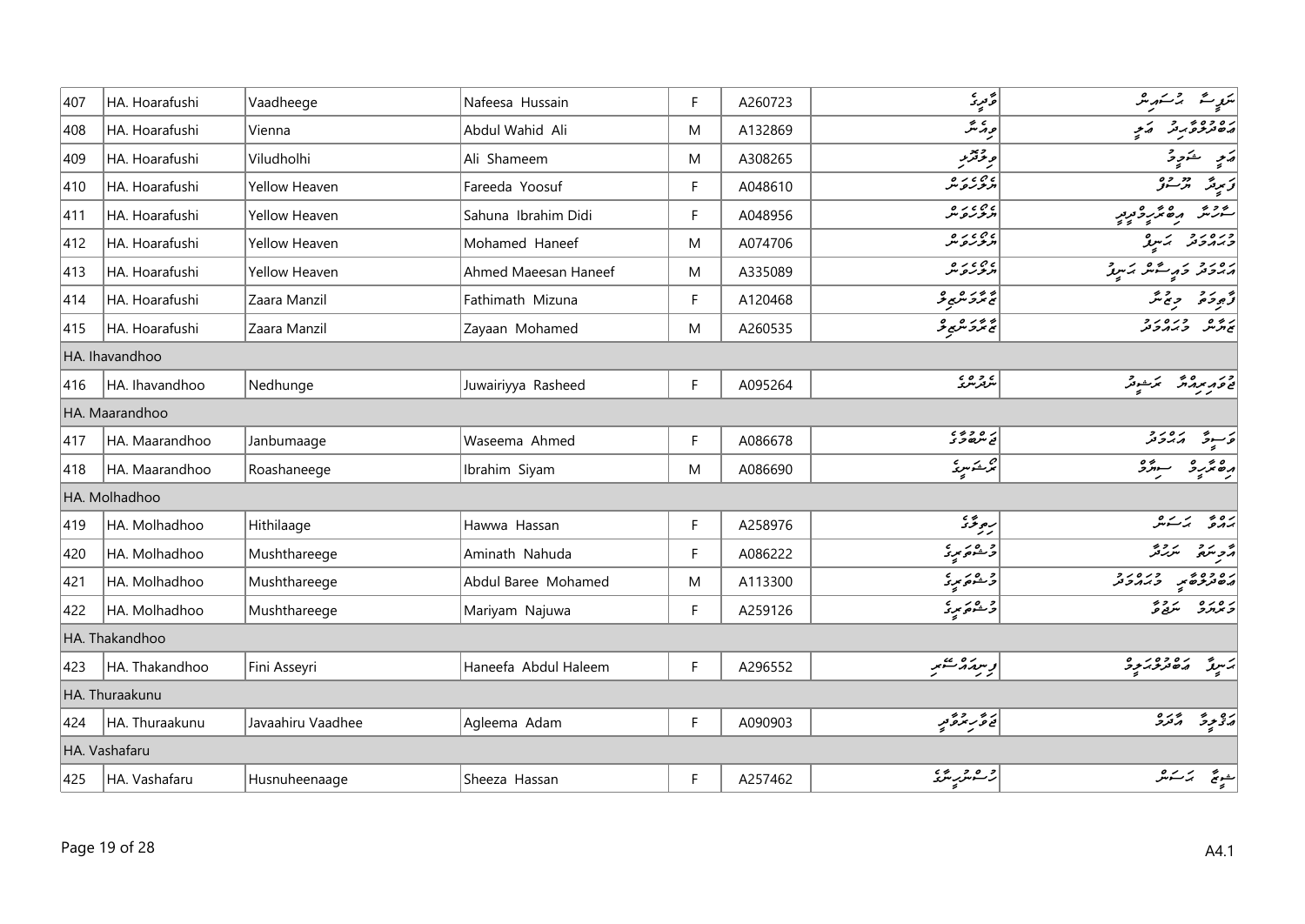|             | HDh. Hanimaadhoo            |                |                   |           |         |                                 |                                                         |  |
|-------------|-----------------------------|----------------|-------------------|-----------|---------|---------------------------------|---------------------------------------------------------|--|
| 426         | HDh. Hanimaadhoo            | Lucky Corner   | Ishaq Ibrahim     | ${\sf M}$ | A258824 | ائەرە ئەتىر<br>__               |                                                         |  |
| 427         | HDh. Hanimaadhoo            | Lucky Corner   | Aminath Thereesha | F         | A258826 | لؤرباء يئبد                     | و مشترق و هندره<br>د مشترق و هندره<br>د د سرق ه نم پیشر |  |
|             | HDh. Kulhudhuffushi         |                |                   |           |         |                                 |                                                         |  |
| 428         | HDh. Kulhudhuffushi         | Jackson        | Ibrahim Ali       | M         | A245344 | ې ۵ په که پې                    | رەتزىر كەير                                             |  |
| 429         | HDh. Kulhudhuffushi         | Reegal         | Ahmed Yoosuf      | M         | A247163 | ابربرقه                         | גם גם בכפי                                              |  |
| 430         | HDh. Kulhudhuffushi Sun Set |                | Ahmed Shifau      | M         | A127996 | سەرمىق                          | أرەر دىنى ئە                                            |  |
|             | HDh. Naivaadhoo             |                |                   |           |         |                                 |                                                         |  |
| 431         | HDh. Naivaadhoo             | Vaadheege      | Ali Mohamed       | ${\sf M}$ | A027317 | ځورئه                           | أمجمع وره رد                                            |  |
|             | HDh. Neykurendhoo           |                |                   |           |         |                                 |                                                         |  |
| 432         | HDh. Neykurendhoo           | Night House    | Hussain Rifau     | M         | A066564 | سَم <i>ع ڪرم</i> ُ ڪ            | برستهر شعروته                                           |  |
|             | K. Kaashidhoo               |                |                   |           |         |                                 |                                                         |  |
| 433         | K. Kaashidhoo               | Falhoamaage    | Fathimath Shiuza  | F         | A145042 | ر <i>0 و ء</i><br>توغرنو تر     | تزجوخهم شورج                                            |  |
|             | Lh. Hinnavaru               |                |                   |           |         |                                 |                                                         |  |
| 434         | Lh. Hinnavaru               | Falhoamaage    | Ishag Yoosuf      | M         | A034213 | ر 0 ره ء<br>توغر <del>و</del> ي | ړ هغه ده ده                                             |  |
| Lh. Naifaru |                             |                |                   |           |         |                                 |                                                         |  |
| 435         | Lh. Naifaru                 | Niaamu         | Aishath Samah     | F         | A219681 | سرمزة                           | وأرشكم سرور                                             |  |
| 436         | Lh. Naifaru                 | Niaamu         | Aishath Nabaahath | F.        | A284699 | سرچمو                           | وگر شوی سره بر د                                        |  |
| M. Muli     |                             |                |                   |           |         |                                 |                                                         |  |
| 437         | M. Muli                     | Saima          | Mohamed Azhaan    | M         | A216069 | سكور                            | ورەرو رەپرە<br>دىرمەدىر مى                              |  |
|             | M. Naalaafushi              |                |                   |           |         |                                 |                                                         |  |
| 438         | M. Naalaafushi              | Roashaneege    | Aishath Saufa     | F         | A220631 | ترىشە بېرىگە                    | ورمشتمو سنهزز                                           |  |
|             | N. Holhudhoo                |                |                   |           |         |                                 |                                                         |  |
| 439         | N. Holhudhoo                | Rose Mead      | Ibrahim Rushdee   | ${\sf M}$ | A113253 | ایر ج ح ع<br>  تریخ ح ع         | ړ ه ټر په په پر شو په                                   |  |
| N. Lhohi    |                             |                |                   |           |         |                                 |                                                         |  |
| 440         | $\vert$ N. Lhohi            | Villa de Sosun | Aminath Liwaza    | F         | A207722 | ا <sub>عوظم</sub> وسمت شده      | ومحر المتمر والمحافي                                    |  |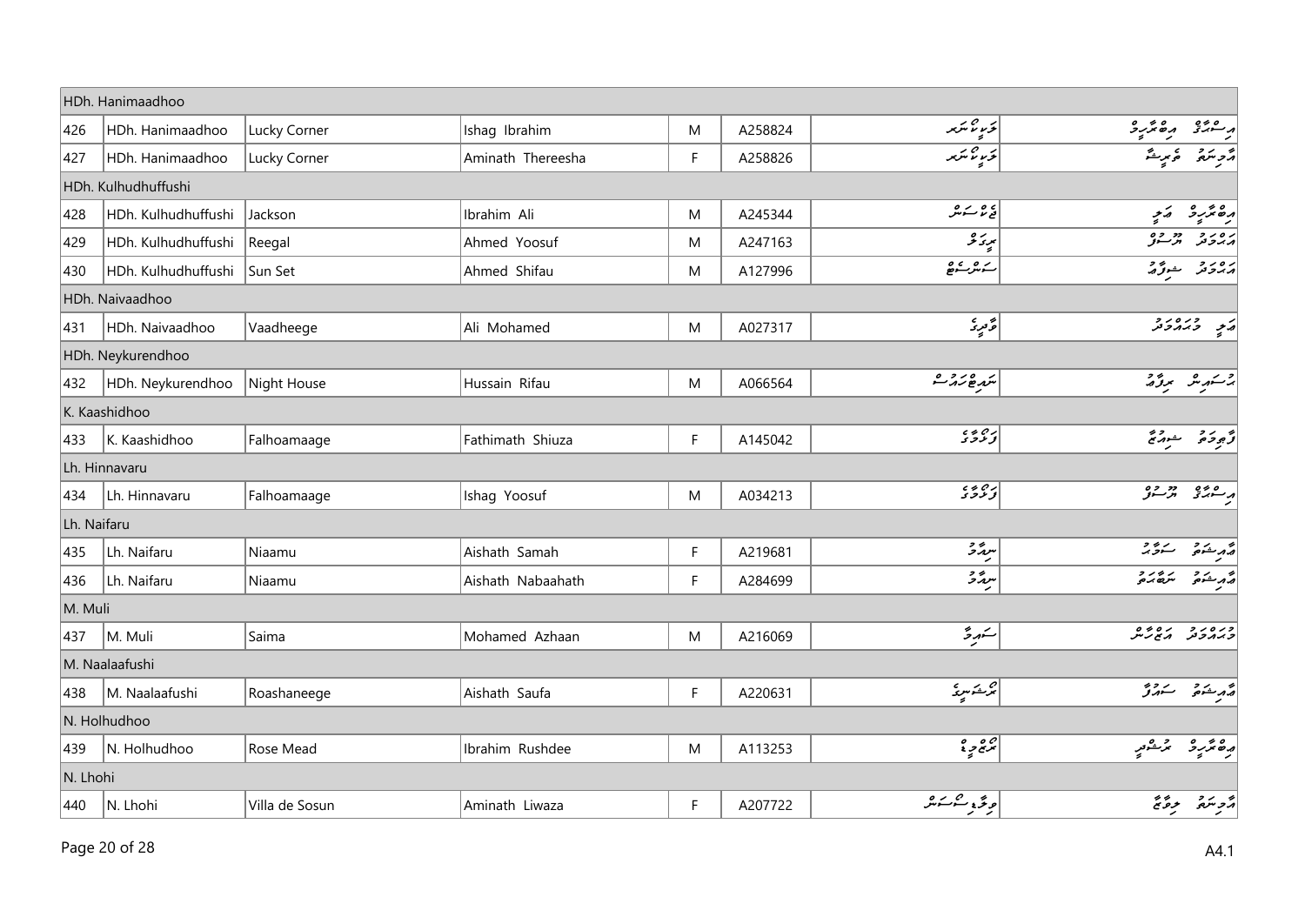|     | R. Maduvvari  |                   |                 |   |         |                                 |                                                  |
|-----|---------------|-------------------|-----------------|---|---------|---------------------------------|--------------------------------------------------|
| 441 | R. Maduvvari  | Amtashion         | Ahmed Asif      | M | A255895 | ء ە ،، ، <u>ە</u>               | پر ۹ پر ۶<br>ە ئەسىرى                            |
| 442 | R. Maduvvari  | Maabageechaage    | Hussain Hassan  | M | A256684 | په دې په په<br>  په کله کارۍ ک  | جرىسە مەھ<br>بە<br>برسەمىر                       |
| 443 | R. Maduvvari  | Noovilu           | Hawwa Suhaila   | F | A254828 | يترهر فحر                       | ر ە بى<br>برادى<br>شەئەر ئى                      |
|     | R. Rasmaadhoo |                   |                 |   |         |                                 |                                                  |
| 444 | R. Rasmaadhoo | Maaveyo           | Ali Faheem      | M | A316822 | یو ۽ بيو<br>حروبر               | ړی زرد                                           |
|     | V. Fulidhoo   |                   |                 |   |         |                                 |                                                  |
| 445 | V. Fulidhoo   | Javaahiru Vaadhee | Aishath Shahula | F | A127500 | ئے قریر ترقی پیر                | أور المراد ويدونهم والمستور                      |
|     | V. Keyodhoo   |                   |                 |   |         |                                 |                                                  |
| 446 | V. Keyodhoo   | Daisymaage        | Mohamed Shaheen | M | A127048 | ،،<br>٤ سٍ تر د                 | و ره ر و<br><i>و پر</i> و تر<br>شەر بىر          |
|     | V. Rakeedhoo  |                   |                 |   |         |                                 |                                                  |
| 447 | V. Rakeedhoo  | Eagle Nest        | Ali Shiham      | M | A126879 | د پرو ۽ ره ۾                    | ړَي شرگرد                                        |
| 448 | V. Rakeedhoo  | Finiroalhi        | Aminath Rishfa  | F | A126930 | $\mathcal{C}$<br>وسريزى<br>シーンジ | ړ د سرچ<br>ىرىشى تۇ                              |
| 449 | V. Rakeedhoo  | Gulzaaru Hiyaa    | Ahmiyya Dawood  | F | A122414 | و ه پر پور پژ<br>د نومځ مرر پژ  | ا ره ده در<br>مرکز در<br><i>, ,, 4</i><br>فريرقر |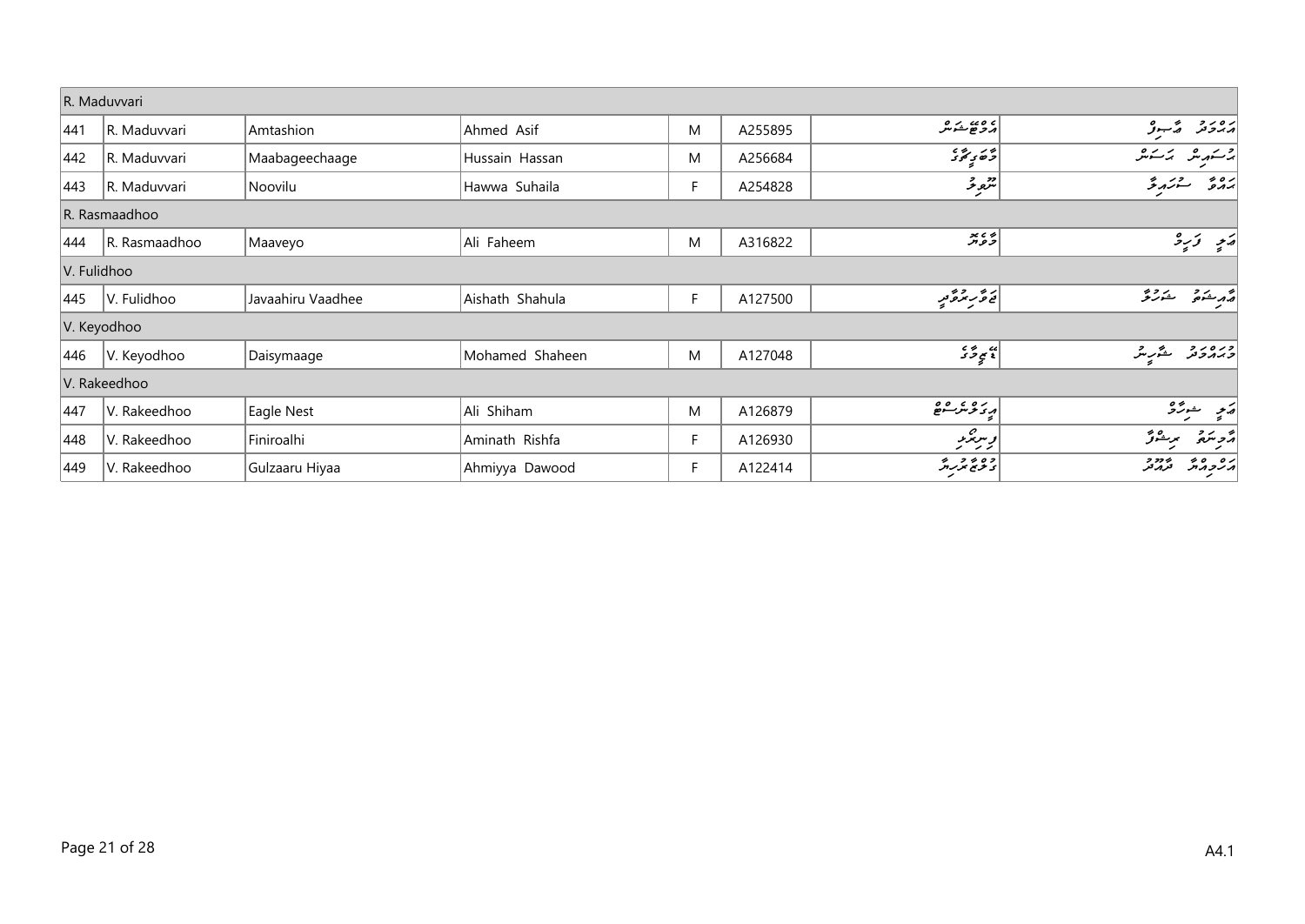## *w7qAn8m? sCw7mRo>u; wEw7mRw;sBo<*

| ' مرمر | 'يئرىثر: |
|--------|----------|
|        |          |
|        |          |
|        |          |

## *w7q9r@w7m> sCw7qHtFoFw7s; mAm=q7 w7qHtFoFw7s;*

| يئرمىش: | $^{\circ}$<br>. سر سر<br>$\cdot$ | $\circ$ $\sim$<br>-- | يئرمثر |
|---------|----------------------------------|----------------------|--------|
|         |                                  |                      |        |
|         |                                  |                      |        |
|         |                                  |                      |        |

| انترنثر: | $^{\circ}$ | يبرهر | $^{\circ}$<br>سرسر |
|----------|------------|-------|--------------------|
|          |            |       |                    |
|          |            |       |                    |
|          |            |       |                    |

| ىرتىر: | 。<br>سر سر | .,<br>مرسر |
|--------|------------|------------|
|        |            |            |
|        |            |            |
|        |            |            |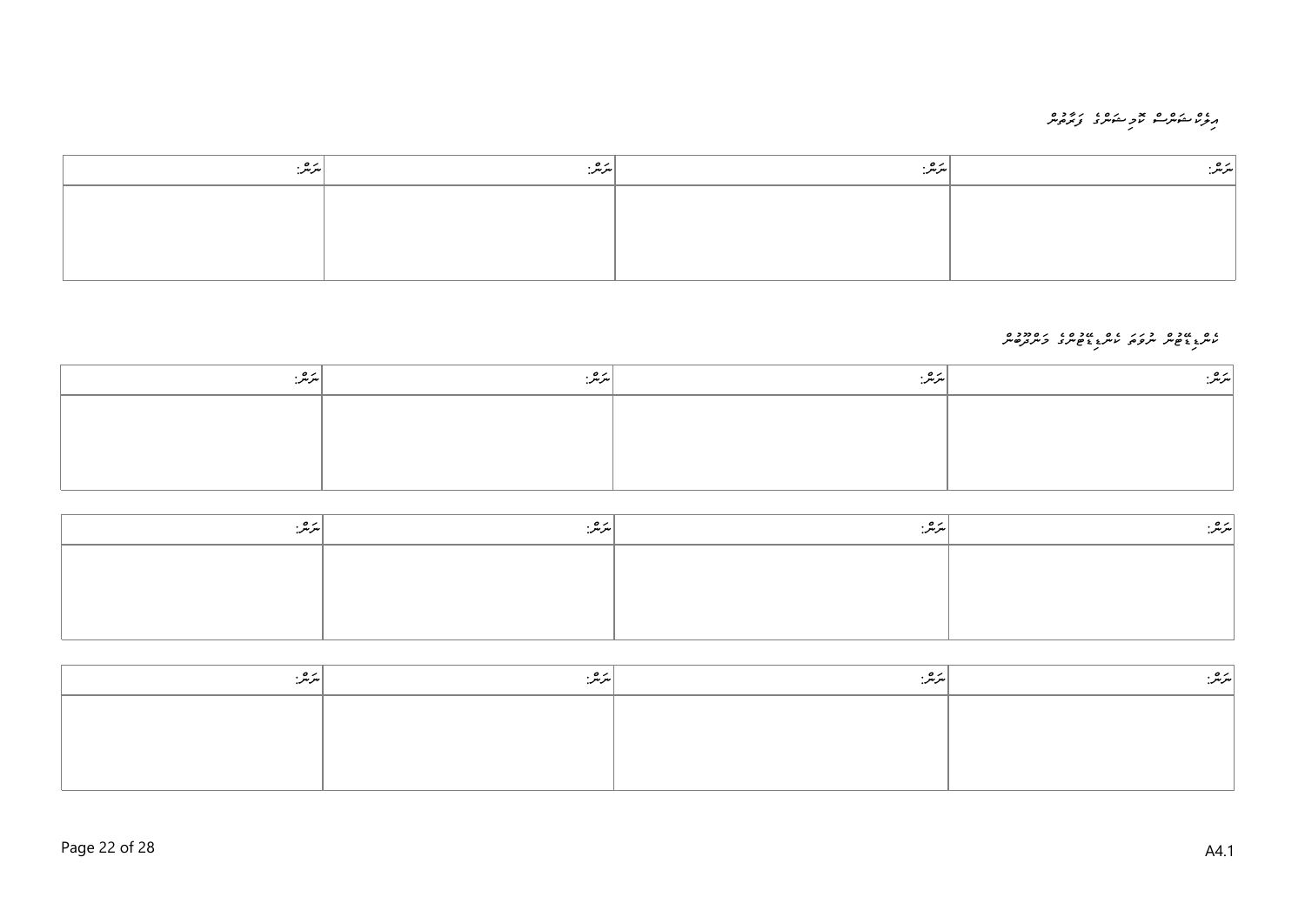| يزهر | $^{\circ}$ | ىئرىتر: |  |
|------|------------|---------|--|
|      |            |         |  |
|      |            |         |  |
|      |            |         |  |

| متريثر به | 。<br>'سرسر'۔ | يتزيترا | سرسر |
|-----------|--------------|---------|------|
|           |              |         |      |
|           |              |         |      |
|           |              |         |      |

| ىئرىتر. | $\sim$ | ا بر هه. | لىرىش |
|---------|--------|----------|-------|
|         |        |          |       |
|         |        |          |       |
|         |        |          |       |

| 。<br>مرس. | $\overline{\phantom{a}}$<br>مر مىر | يتريثر |
|-----------|------------------------------------|--------|
|           |                                    |        |
|           |                                    |        |
|           |                                    |        |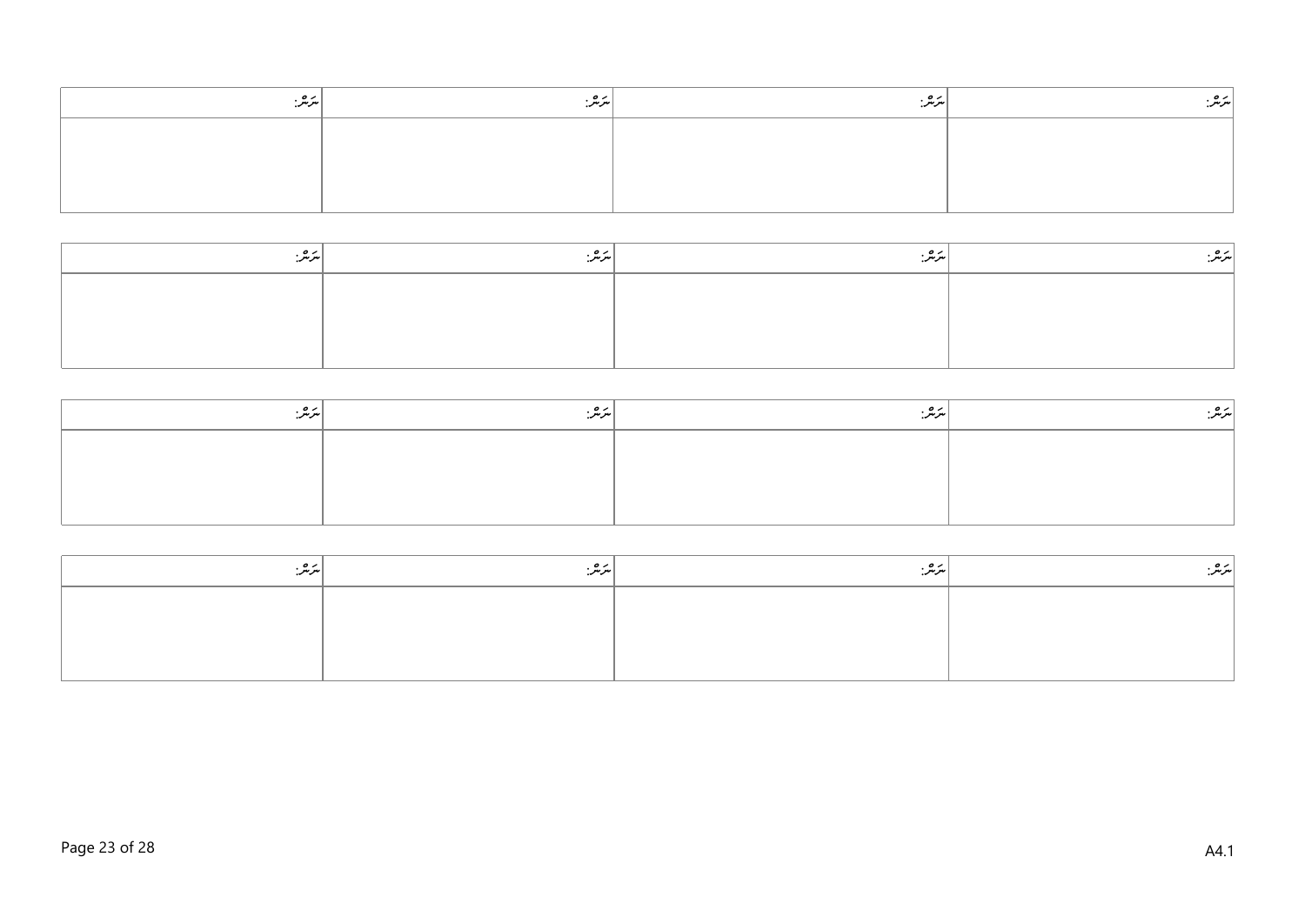| ير هو . | $\overline{\phantom{a}}$ | يرمر | اير هنه. |
|---------|--------------------------|------|----------|
|         |                          |      |          |
|         |                          |      |          |
|         |                          |      |          |

| ىر تىر: | $\circ$ $\sim$<br>" سرسر . | يبرحه | o . |
|---------|----------------------------|-------|-----|
|         |                            |       |     |
|         |                            |       |     |
|         |                            |       |     |

| الترنثر: | ' مرتكز: | الترنثر: | .,<br>سرسر. |
|----------|----------|----------|-------------|
|          |          |          |             |
|          |          |          |             |
|          |          |          |             |

|  | . ه |
|--|-----|
|  |     |
|  |     |
|  |     |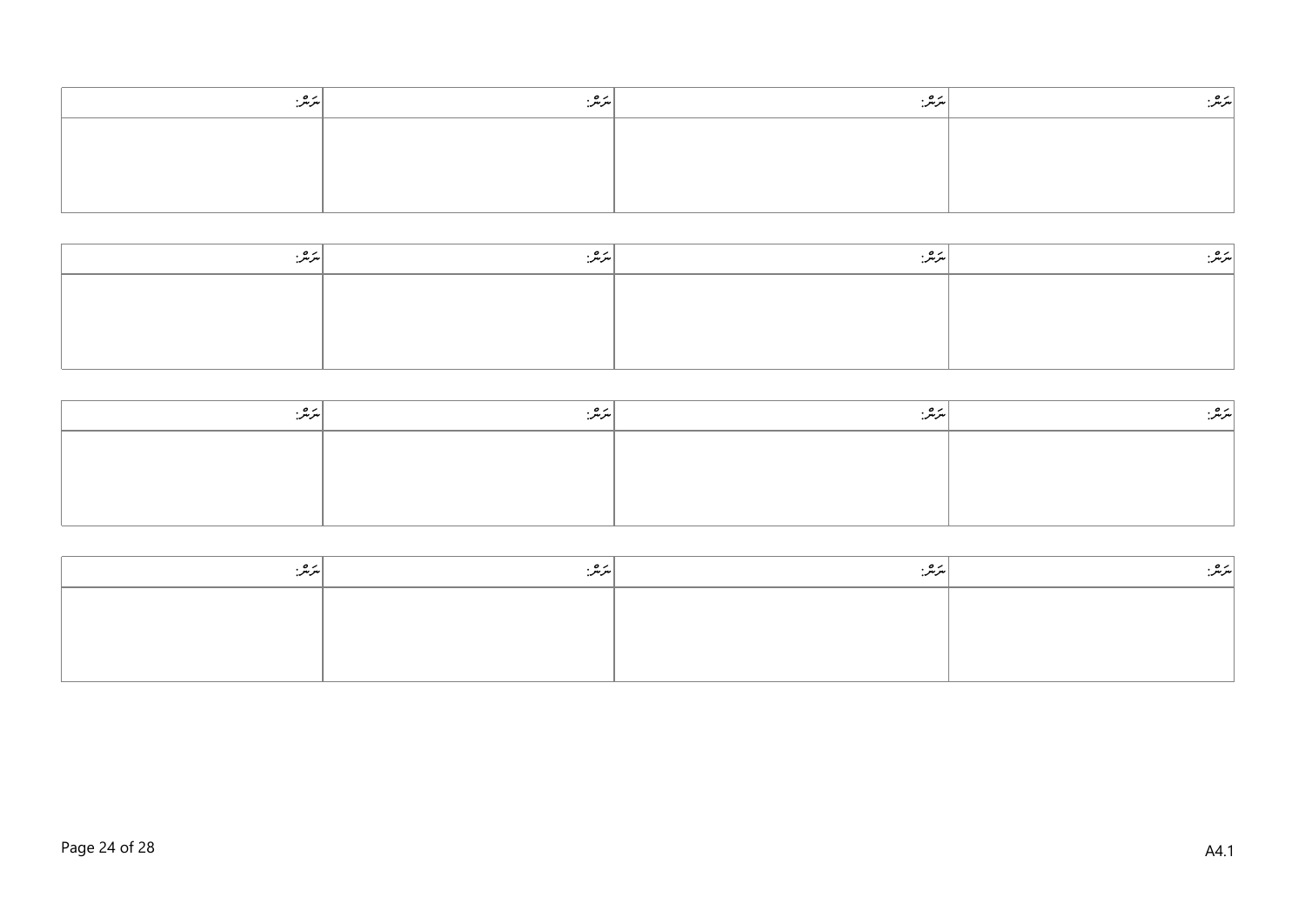| ير هو . | $\overline{\phantom{a}}$ | يرمر | اير هنه. |
|---------|--------------------------|------|----------|
|         |                          |      |          |
|         |                          |      |          |
|         |                          |      |          |

| ىر تىر: | $\circ$ $\sim$<br>" سرسر . | يبرحه | o . |
|---------|----------------------------|-------|-----|
|         |                            |       |     |
|         |                            |       |     |
|         |                            |       |     |

| 'تترنثر: | 。<br>,,,, |  |
|----------|-----------|--|
|          |           |  |
|          |           |  |
|          |           |  |

|  | . ه |
|--|-----|
|  |     |
|  |     |
|  |     |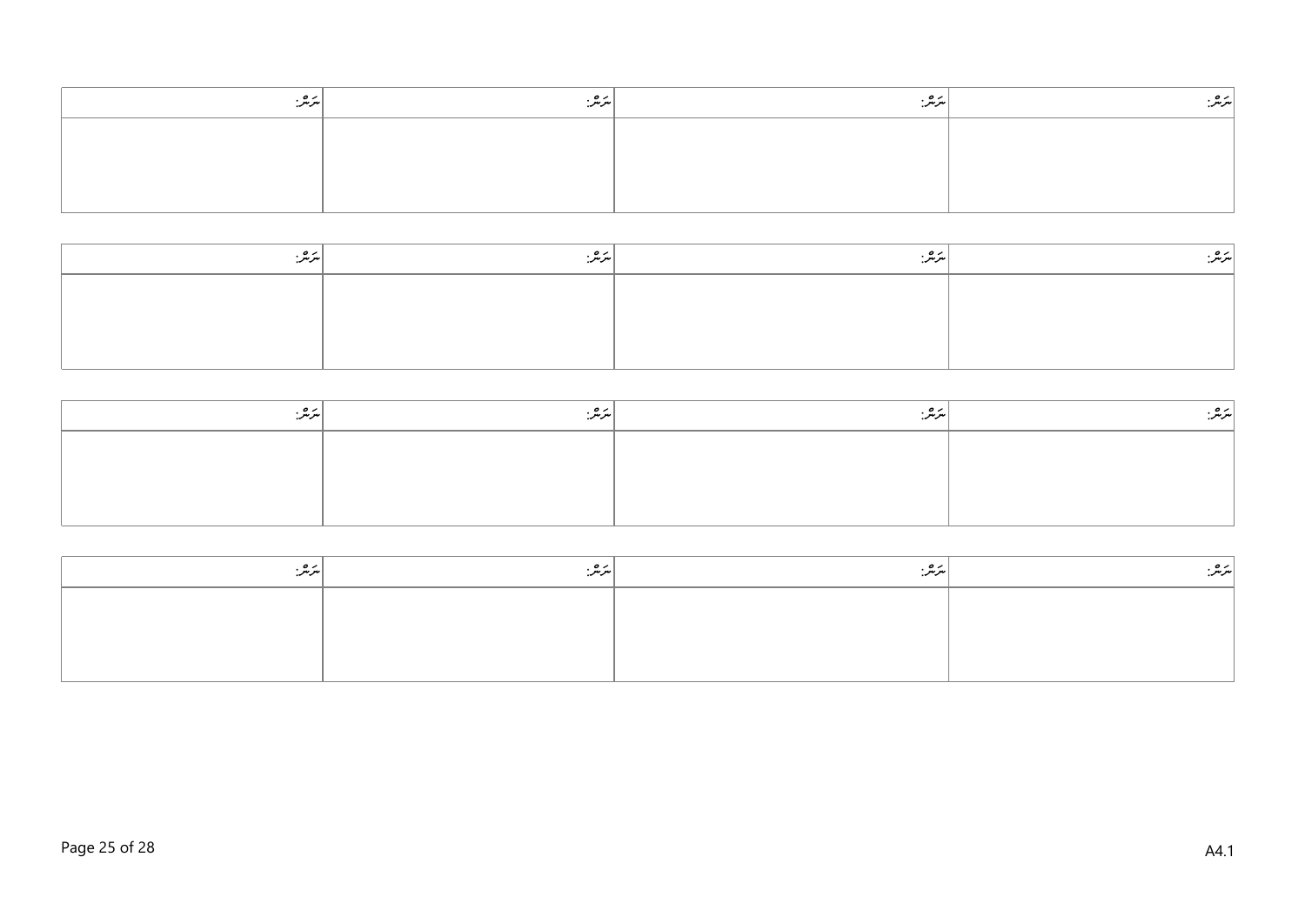| $\cdot$ | ο. | $\frac{\circ}{\cdot}$ | $\sim$<br>سرسر |
|---------|----|-----------------------|----------------|
|         |    |                       |                |
|         |    |                       |                |
|         |    |                       |                |

| ايرعر: | ر ه<br>. . |  |
|--------|------------|--|
|        |            |  |
|        |            |  |
|        |            |  |

| بر ه | 。 | $\overline{\phantom{0}}$<br>َ سومس. |  |
|------|---|-------------------------------------|--|
|      |   |                                     |  |
|      |   |                                     |  |
|      |   |                                     |  |

| 。<br>. س | ىرىىر |  |
|----------|-------|--|
|          |       |  |
|          |       |  |
|          |       |  |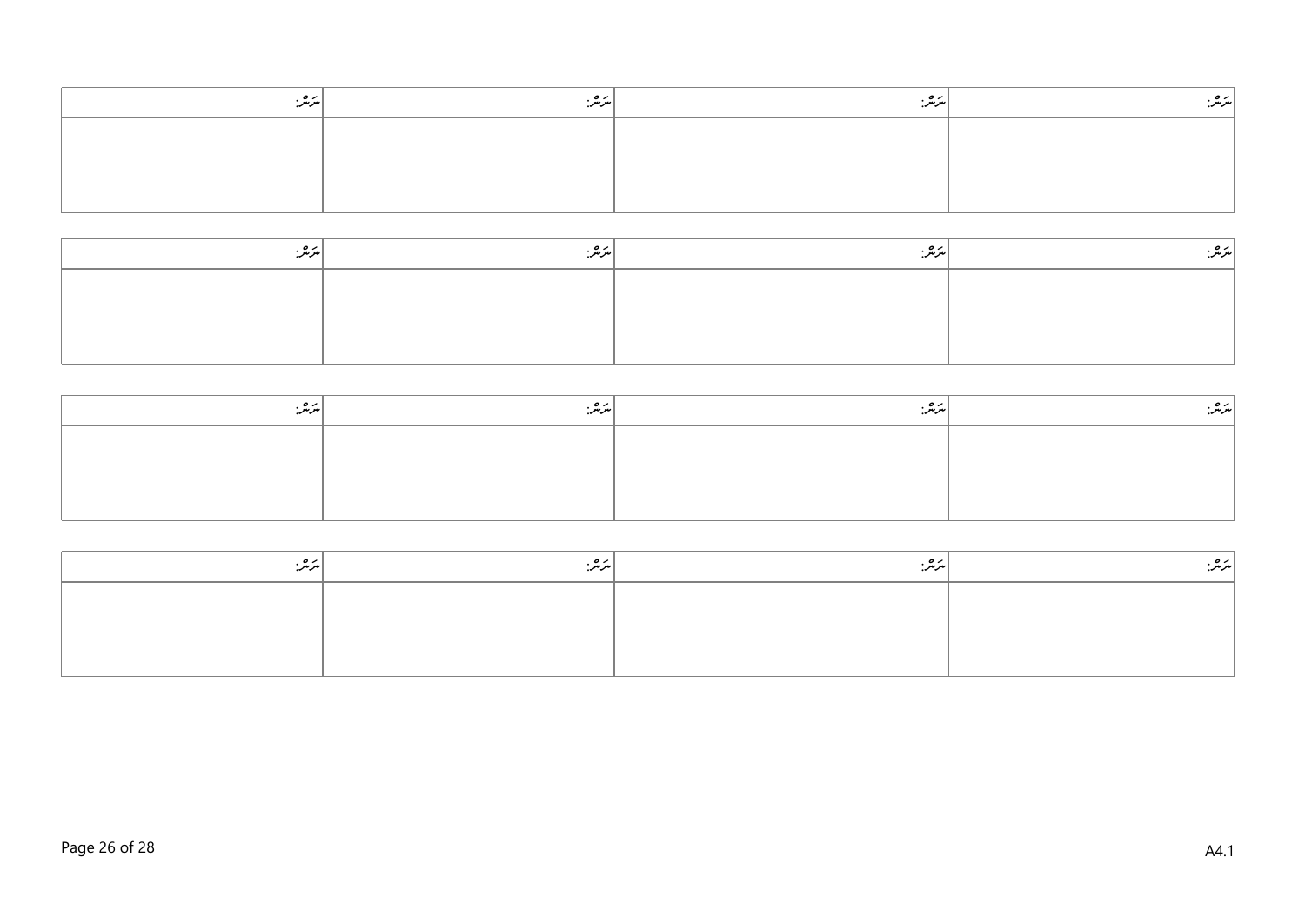| ير هو . | $\overline{\phantom{a}}$ | يرمر | لتزمثن |
|---------|--------------------------|------|--------|
|         |                          |      |        |
|         |                          |      |        |
|         |                          |      |        |

| ئىرتىر: | $\sim$<br>ا سرسر . | يئرمثر | o . |
|---------|--------------------|--------|-----|
|         |                    |        |     |
|         |                    |        |     |
|         |                    |        |     |

| ىئرىتىز: | . .<br>سمرسمد. | 。 |
|----------|----------------|---|
|          |                |   |
|          |                |   |
|          |                |   |

|  | . ه |
|--|-----|
|  |     |
|  |     |
|  |     |